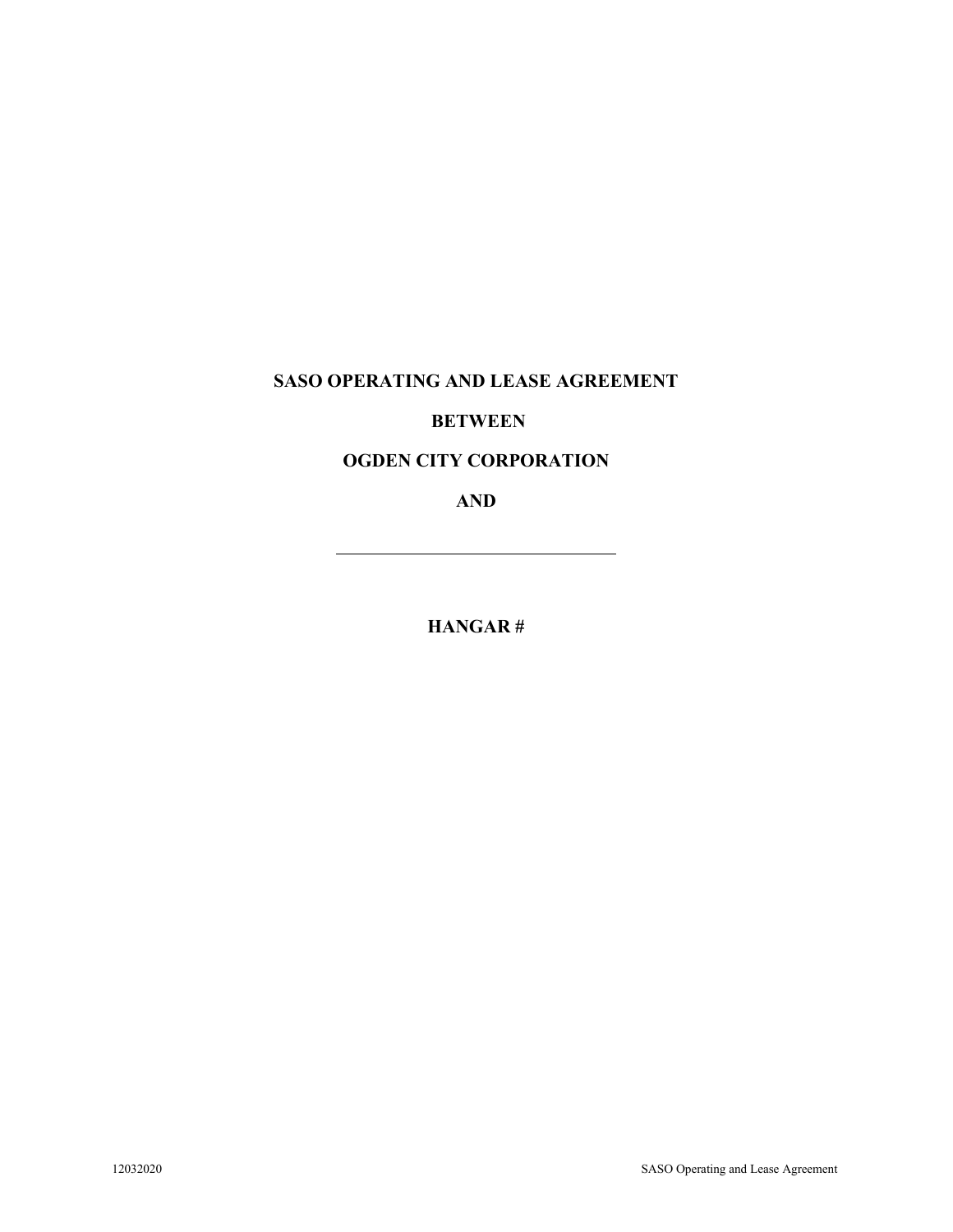#### **SASO OPERATING AND LEASE AGREEMENT**

#### **(Tenant Improvements)**

THIS SASO OPERATING AND LEASE AGREEMENT (which, as amended from time to time, is defined herein as the "Agreement"), effective as of the day of , 201\_, is entered into by and between the Ogden City Corporation, a Utah municipal corporation, (the " $City$ ") and  $\_\_\_\_\_$ , an  $\_\_\_\_\_\_$ , ("Tenant").

#### **RECITALS**

WHEREAS, City owns and operates Ogden Airport, an airport located at 3909 Airport Rd., Ogden, Utah 84405; and

WHEREAS, Tenant is qualified to provide services as a single aeronautical service operator (SASO) as set forth herein and desires to lease certain real property at the Airport for the purpose of operating a SASO concession on the terms provided in this Agreement;

NOW, THEREFORE, in consideration of the payment of TEN AND NO/100 DOLLARS (\$10.00), the foregoing recitals and the covenants and conditions stated herein, the sufficiency of which is hereby acknowledged, the parties hereby agree as follows:

#### **1. Agreement to Lease and Operate Concession**

**A. Agreement to Lease Premises.** City hereby leases to Tenant and Tenant hereby leases from City that certain real property described in Exhibit A together with the improvements constructed thereon by City (the "Premises"). Tenant agrees to accept the Premises "as is," and City makes no warranty as to the condition of the Premises or their suitability for any particular purpose.

**B. Construction of Tenant Improvements.** Tenant shall construct (or has already constructed) on the Premises the improvements that are authorized by City from time to time as provided in Exhibit B (the "Tenant Improvements"). Tenant agrees that Tenant's construction and maintenance of the Tenant Improvements as provided in this Agreement is a part of the consideration to City under this Agreement.

**C. Grant of Concession, CAAP and Purpose of Agreement.** Tenant is granted a Commercial Aeronautical Activities Permit (CAAP) to operate a concession only to the extent specified in Exhibit F and Tenant agrees that it shall have the right, privilege, and obligation to use the Premises for the purposes set forth in  $\overline{\text{Exhibit F}}$  (and no other purposes). All services provided by Tenant in connection with the CAAP and the Premises are subject to City's prior written authorization in City's sole and absolute discretion. If City determines (in accordance with applicable Laws and Regulations) to provide any service on an exclusive basis, or City exercises any right to implement Airport programs as provided in Section 5.D, City may require that Tenant cease engaging in substantially similar activities after ninety (90) days prior written notice.

**D. Access.** City agrees that if Tenant is not in breach of this Agreement, Tenant and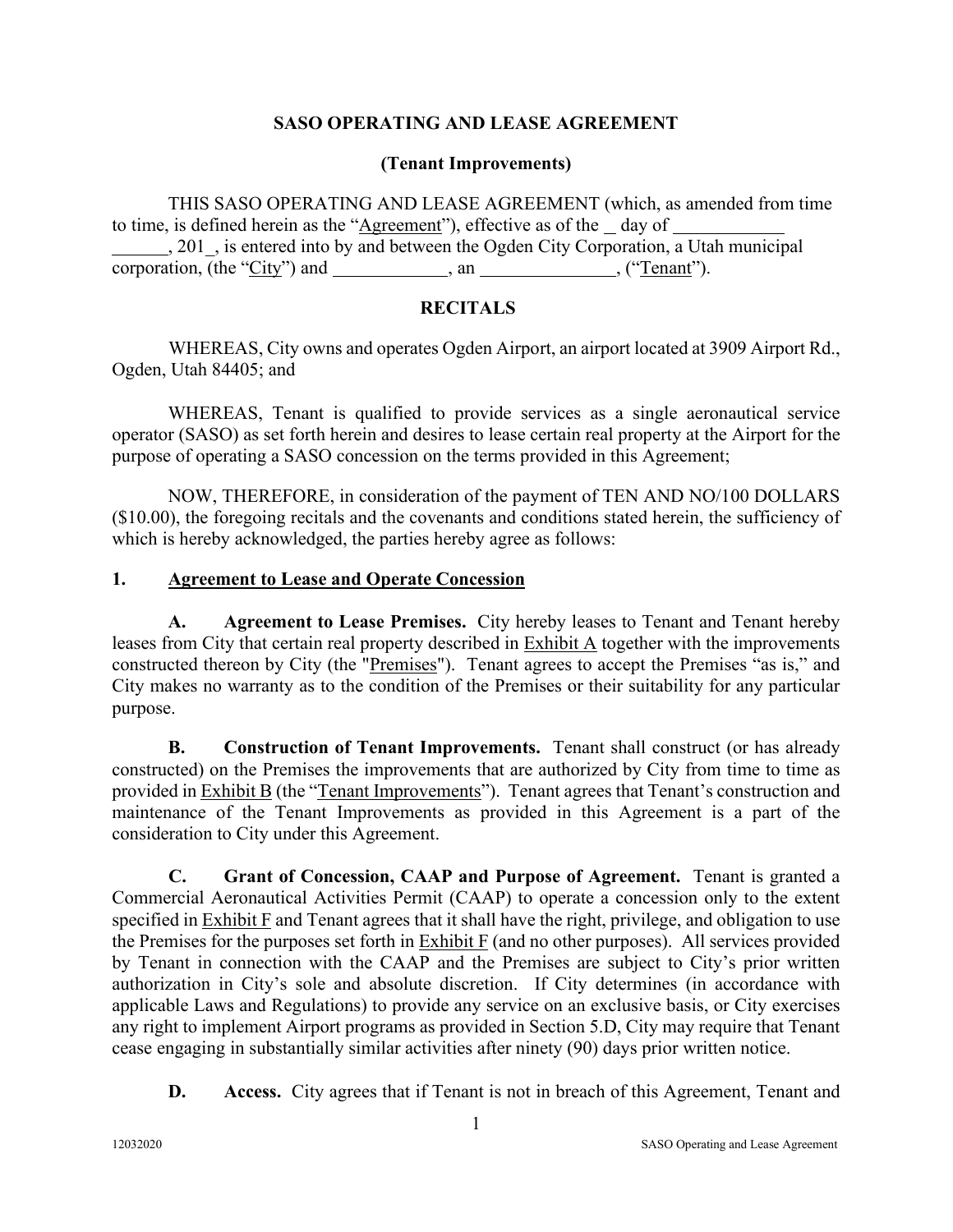Tenant's employees, officers, directors, contractors, subcontractors, suppliers, agents, invitees, and other representatives ("Tenant's Associates") may ingress and egress across the Airport (in the areas designated by City and as permitted by applicable Laws and Regulations, as such term is defined in Section 4.B) on a non-exclusive basis and to the extent reasonably necessary for Tenant's use, occupancy, and operations at the Premises.

**E. Right of Flight and Other Reserved Rights.** This Agreement conveys only a leasehold interest in the Premises (and grant of concession) on the terms and for the purposes provided herein, and it conveys no other rights, titles, or interests of any kind. Among the rights reserved to City, City reserves in the Premises a right of flight for the passage of aircraft in the air, a right to cause such noise as may at any time be inherent in the operation of aircraft, and rights in water, minerals, oil, and gas.

**F. Enjoyment of Rights.** Subject to Tenant's complete performance of the payment and other obligations contained in this Agreement, Tenant shall peaceably have and enjoy the rights, uses, and privileges stated in this Agreement.

### **2. Term**

**A. Term**. This Agreement shall be effective during the period when Tenant constructs the initial Tenant Improvements as stated in Exhibit B. The term of this Agreement shall commence on , 20\_\_ (the "Commencement Date") and shall continue thereafter for a term of  $($ ) years until , 20, (the "Expiration Date"). The date on which this Agreement expires (whether at the end of the initial term or any option terms exercised by City) is the "Expiration Date."

**B. Refurbishment.** Tenant shall refurbish the Tenant Improvements before or during the tenth  $(10<sup>th</sup>)$  year after the Commencement Date by investing in such refurbishment not less than fifteen percent (15%) of the then fair market value of the existing Tenant Improvements. Tenant shall submit a refurbishment plan and schedule to City for City's prior written authorization, and City shall have the right to require reasonable modifications to the same to address the condition of the Tenant Improvements and the public interest. Construction work shall be subject to the requirements set forth at Exhibit B. Refurbishment performed without prior City approval as required by this subsection may not satisfy the refurbishment requirement. City may impose other commercially reasonable conditions on Tenant in connection with such refurbishment.

### **3. Rent**

**A. Rent.** For Tenant's lease of the Premises, Tenant covenants to pay to City without set-off or deduction the annual ground rent provided in Exhibit C commencing on the Commencement Date. The rent for any fraction of a year shall be prorated. All rent shall be payable annually in advance without notice or demand by the first business day of the month of January and shall be subject to the terms stated in Exhibit C. Notwithstanding the above, Tenant can expect to receive notice of adjustments to annual rent based on the Consumer Price Index, which notice will be delivered before January 1st of each year.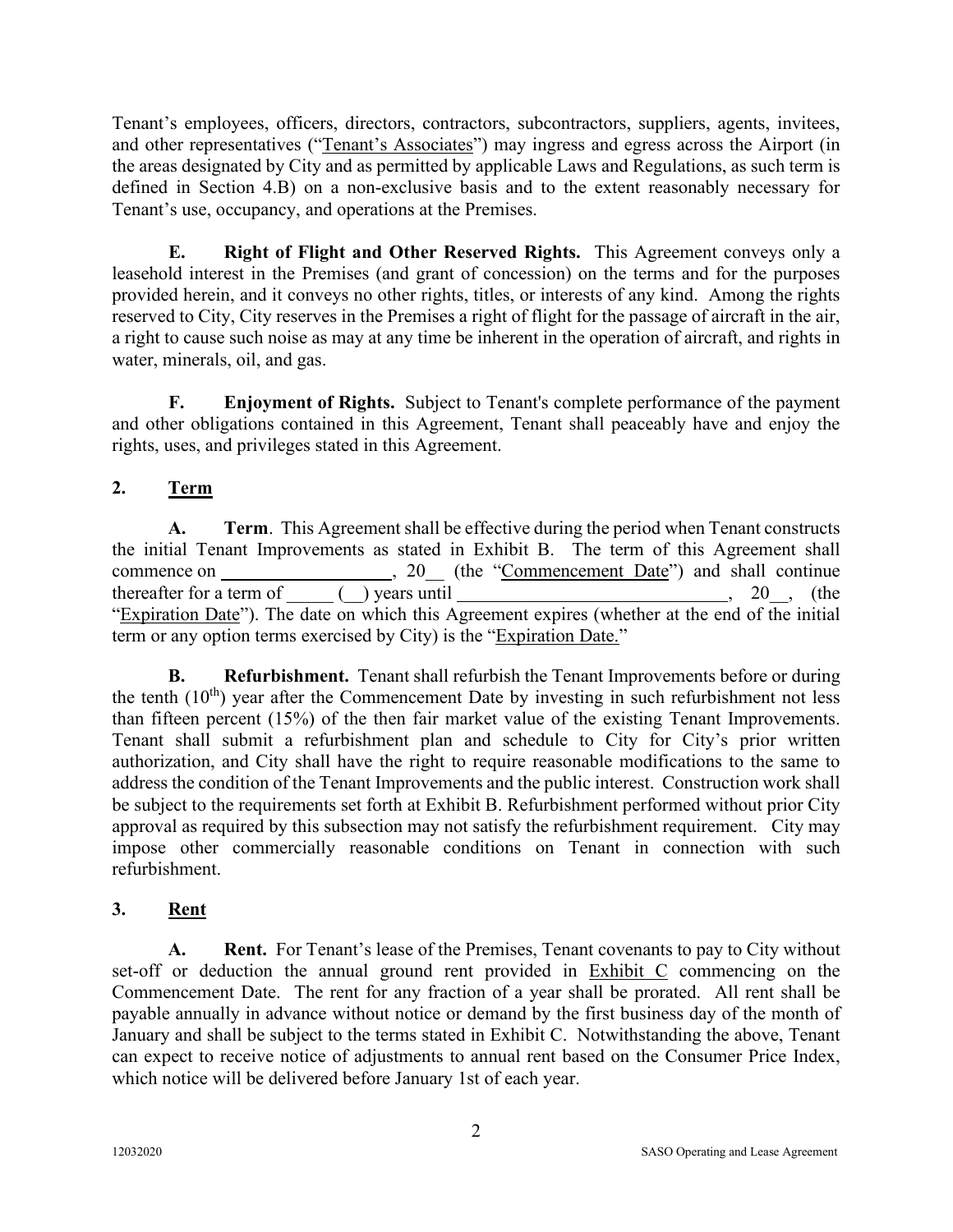**B. Additional Rent.** Any sum (other than the rent required in Section 3.A) that Tenant is obligated to pay to City arising from or relating to this Agreement or Tenant's use, occupancy, or operations at the Airport constitutes additional rent, which may include, but is not limited to, fees, fuel flowage fees for self-fueling activities (at the rate and on the terms imposed by City), fines, civil penalties, damages, claims, interest, charges, expenses, and utility charges. Additional rent shall be subject to the terms stated in Exhibit C. City reserves the right to require additional nondiscriminatory rates and charges in connection with this Agreement, including, but not limited to, implementing a percentage rent for similarly situated SASO concessionaires.

### **4. Tenant's Use of Premises and Airport**

**A. No Interference.** Tenant and Tenant's Associates shall not use the Premises or the Airport in any manner that City determines (in City's sole and absolute discretion) interferes with any operation at the Airport or decreases the Airport's effectiveness. Tenant shall immediately notify City of any use that creates such interference or decrease in effectiveness and remedy the same to City's sole satisfaction.

**B. Comply with All Laws.** Tenant and Tenant's Associates shall comply at all times, at Tenant's sole cost, with any and all laws and regulations (as amended or otherwise modified from time to time) that are applicable to Tenant's use, occupancy, or operations at the Premises or the Airport (the "Laws and Regulations"), which include, but are not limited to, all laws, statutes, ordinances, regulations, rules, orders, writs, judgments, decrees, injunctions, directives, rulings, guidelines, standards, codes, policies, common law, and other pronouncements of any kind having the effect of law including, but not limited to, the Airport Rules and Regulations, the Airport Minimum Standards, and all laws and regulations pertaining to the environment (the "Environmental Laws"); any and all plans and programs developed in compliance with such requirements (including, but not limited to, the Airport Security Plan); and all lawful, reasonable, and nondiscriminatory Airport policies and other requirements. Upon request by City, Tenant will verify, within a reasonable time frame, compliance with any Laws and Regulations.

**C. No Unauthorized Use.** Tenant and Tenant's Associates shall use the Premises and the Airport only for purposes that are expressly authorized by this Agreement and shall not engage in any unauthorized use of the same. Unauthorized uses include, but are not limited to, any use that would damage, interfere with, or alter any improvement; restricting access on any road or other area that Tenant does not lease; placing waste materials on the Airport or disposing of such materials in violation of any Laws and Regulations; any use that would constitute a public or private nuisance or a disturbance or annoyance to other Airport users; the use of automobile parking areas in a manner not authorized by City; self-fueling activities on the Premises or any other area that City has not authorized; and any use that would be prohibited by or would impair coverage under either party's insurance policies.

**D. Permits and Licenses.** Tenant shall obtain and maintain in current status all permits and licenses that are required under any Laws and Regulations in connection with Tenant's use, occupancy, or operations at the Premises or the Airport. In the event that Tenant receives notice from any governmental authority that Tenant lacks, or is in violation of, any such permit or license, Tenant shall provide City with timely written notice of the same.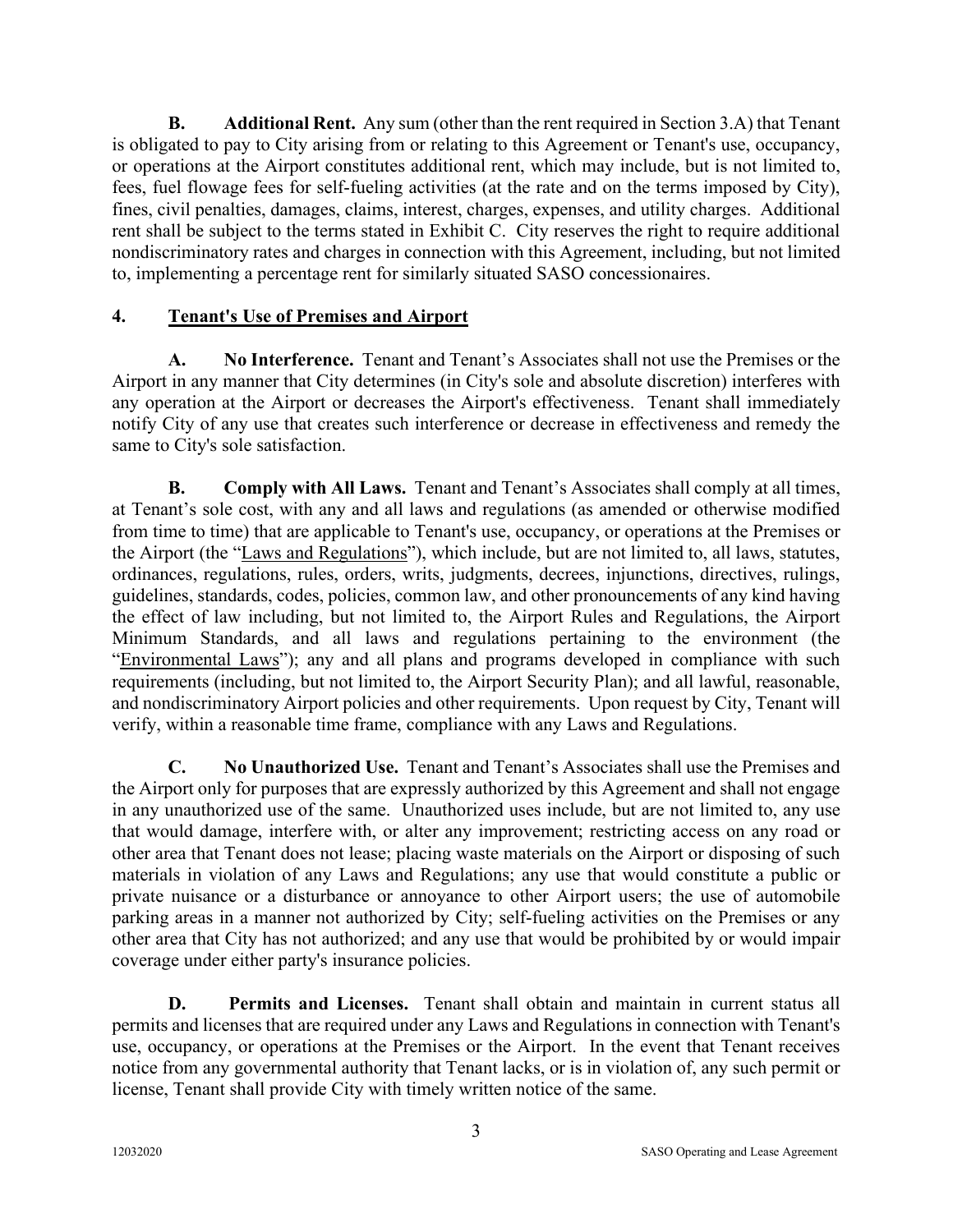**E. Taxes and Liens.** Tenant shall pay (before their respective due dates) all taxes, fees, assessments, and levies that relate to Tenant's use, occupancy, or operations at the Premises or the Airport and all other obligations for which a lien may be created relating thereto (including, but not limited to, utility charges and work for the Tenant Improvements). Within ten (10) days, Tenant shall remove any such lien that may be created or commence a protest of such lien by depositing with City cash or other security acceptable to City in an amount sufficient to cover the cost of removing such lien. When contracting for any work in connection with the Premises, Tenant shall include in such contract a provision prohibiting the contractor or any subcontractor or supplier from filing a lien or asserting a claim against City's real property or any interest therein.

**F. Damage to Property and Notice of Harm.** In addition to Tenant's indemnification obligations set forth in Article 6, Tenant, at Tenant's sole cost, shall repair or replace (to City's sole satisfaction) any damaged property that belongs to City or City's other tenants to the extent that such damage arises from or relates to an act or omission of Tenant or Tenant's Associates. Tenant shall promptly notify City of any such property damage. If Tenant discovers any other potential claims or losses that may affect City, Tenant shall promptly notify City of the same.

**G. No Alterations or Improvements.** After construction of initial Tenant Improvements upon the Premises, Lessee shall make no modifications, improvements or additions which materially alter the exterior or interior walls and roof, windows, electrical system, structural elements, architectural design elements or the foundation of Tenant Improvements constructed upon the Premises, without the City's written consent, which consent may be given or withheld in the City's sole and absolute discretion.

**H. Signage and Advertising.** Tenant shall not install or operate any signage on the Premises or at the Airport except with the prior written approval of City (which may be given or withheld in City's sole and absolute discretion). Any approved signage shall be at Tenant's expense and shall comply with Laws and Regulations (including, but not limited to, City's Airport signage policies and standards and City's ordinance and permit requirements). Tenant shall not advertise or permit others to advertise at the Airport by any physical means, whether or not such advertising is for profit, except advertisement is permitted within the interior of the Tenant Improvements provided they are not visible from the exterior of Tenant Improvements when hangar doors and other doors and windows are open.

**I. Security.** Tenant is responsible to comply (at Tenant's sole cost) with all security measures that City, the United States Transportation Security Administration, or any other governmental authority having jurisdiction may require in connection with the Airport, including, but not limited to, any access credential requirements, any decision to remove Tenant's access credentials, and any civil penalty obligations and other costs arising from a breach of security requirements caused or permitted by Tenant or Tenant's Associates. Tenant agrees that City has the right (in City's sole and absolute discretion) to impose any Airport security requirements that City may determine. Tenant further agrees that Airport access credentials are the property of City and may be suspended or revoked by City in its sole and absolute discretion at any time. Tenant shall pay all fees associated with such credentials, and Tenant shall immediately report to the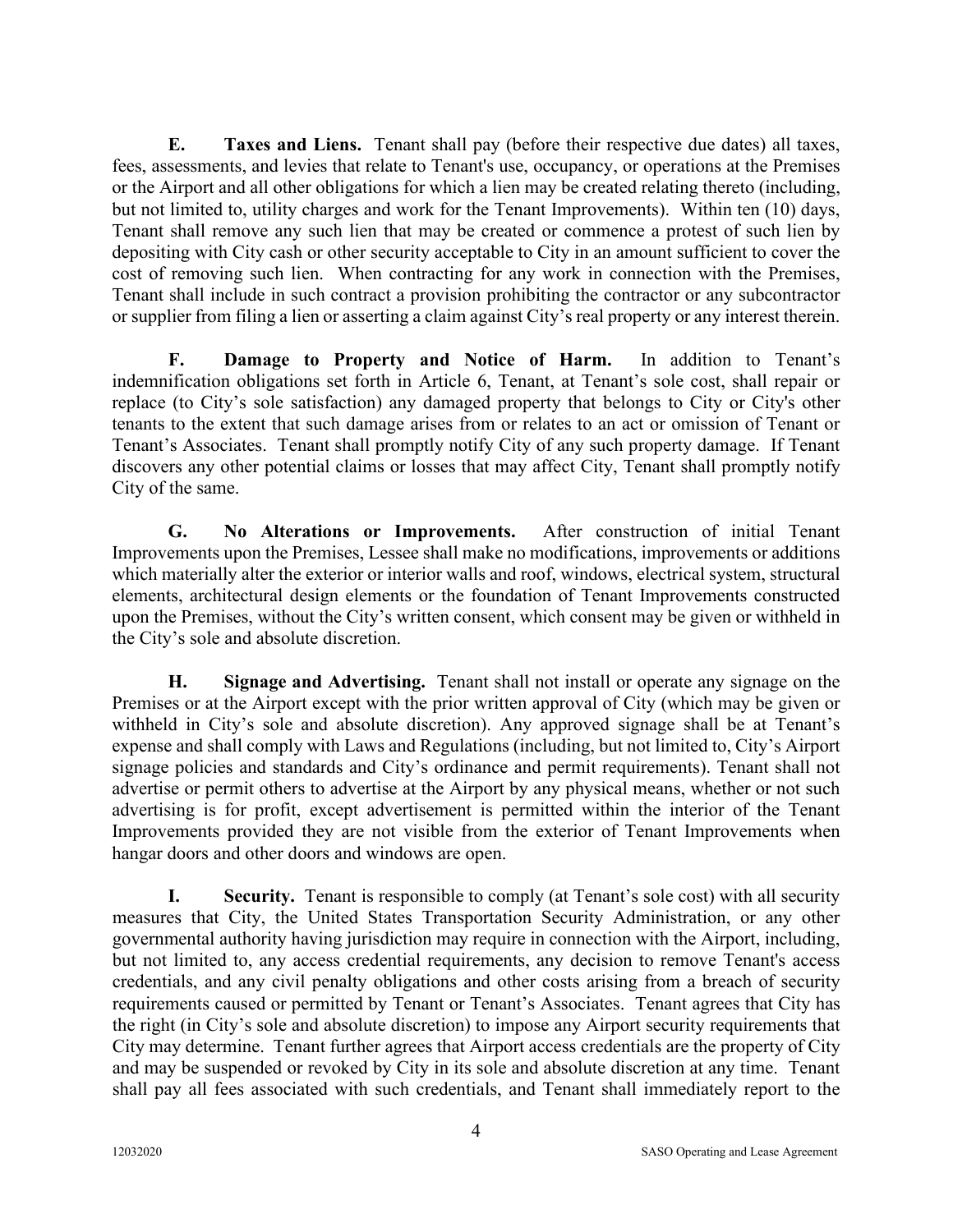Airport Manager any lost credentials or credentials that Tenant removes from any employee or any of Tenant's Associates. Tenant shall protect and preserve security at the Airport, including, but not limited to, by protecting security information and protecting any access points that are maintained by Tenant to secure or sterile areas.

**J. Removal of Disabled Aircraft.** When consistent with Laws and Regulations, Tenant shall promptly remove from any portion of the Airport not leased by Tenant any aircraft that Tenant owns or controls if it becomes disabled. Tenant may store such aircraft within the Tenant Improvements as permitted by Laws and Regulations or, with City's prior written consent, elsewhere at the Airport on terms and conditions established by City. If Tenant fails to comply with this requirement after a written request by City to comply, City may (but is not required to) cause the removal of any such aircraft at Tenant's expense by any means that City determines, in its sole and absolute discretion, to be in City's best interests.

**K. Maintenance, Repair, Utilities, and Storage.** Tenant's use, occupancy, and operations at the Premises shall be without cost or expense to City. Tenant shall be solely responsible to design and construct the Tenant Improvements and to maintain, repair, reconstruct, and operate the Premises and the Tenant Improvements at Tenant's sole cost and expense, including, but not limited to, all utility services, janitorial services, waste disposal, and ramp repair. Tenant shall at all times maintain the Premises and the Tenant Improvements in a clean, safe, and sanitary condition and in good repair, and as further set forth in Section K.i below. Tenant shall perform all work in accordance with Laws and Regulations, in a good and workmanlike manner, and in accordance with the standard of work performed by the City elsewhere at the Airport. City has sole and absolute discretion to determine the quality of the work. Tenant shall promptly remedy any condition that fails to meet this standard. Without limiting the foregoing obligations, Tenant shall not store on the Premises any inoperable equipment, discarded or unsightly materials, or materials likely to create a hazard; shall not use areas outside of the Tenant Improvements for storage (except for the storage of aircraft or ground service equipment as expressly permitted by this Agreement); and shall store trash in covered metal receptacles. Any substance or material that is regulated by any Environmental Law ("Hazardous Materials") shall be governed by Section 7. Tenant shall comply with the following:

i. Maintenance. Tenant agrees to maintain the Premises in a neat, orderly and safe condition, and free from waste, rubbish, weeds, snow or other debris or hazards, and to perform the necessary mowing and snow removal on the Premises. The City will assist in snow removal of ramp/apron areas when capability and priority permit. Tenant shall not store or let stand any equipment or property belonging to the Tenant or under the Tenant's custody, outside the boundaries of the Premises without prior consent of the City's Airport Manager, except when such equipment or property is in the process of being loaded or unloaded. The exterior of all structures upon Premises shall be maintained free of rust, peeling paint, broken windows, or damaged roofing materials, panels, trim, doors and other exterior components. All dilapidated exterior components shall be repaired or replaced. The interior of all structures on Premises shall be kept neat, clean and safe. In addition to the above, Tenant shall maintain the Premises consistent with the International Property Maintenance Code, as amended.

ii. Vehicles. Boats, trucks (except pickups), recreational vehicles, off-highway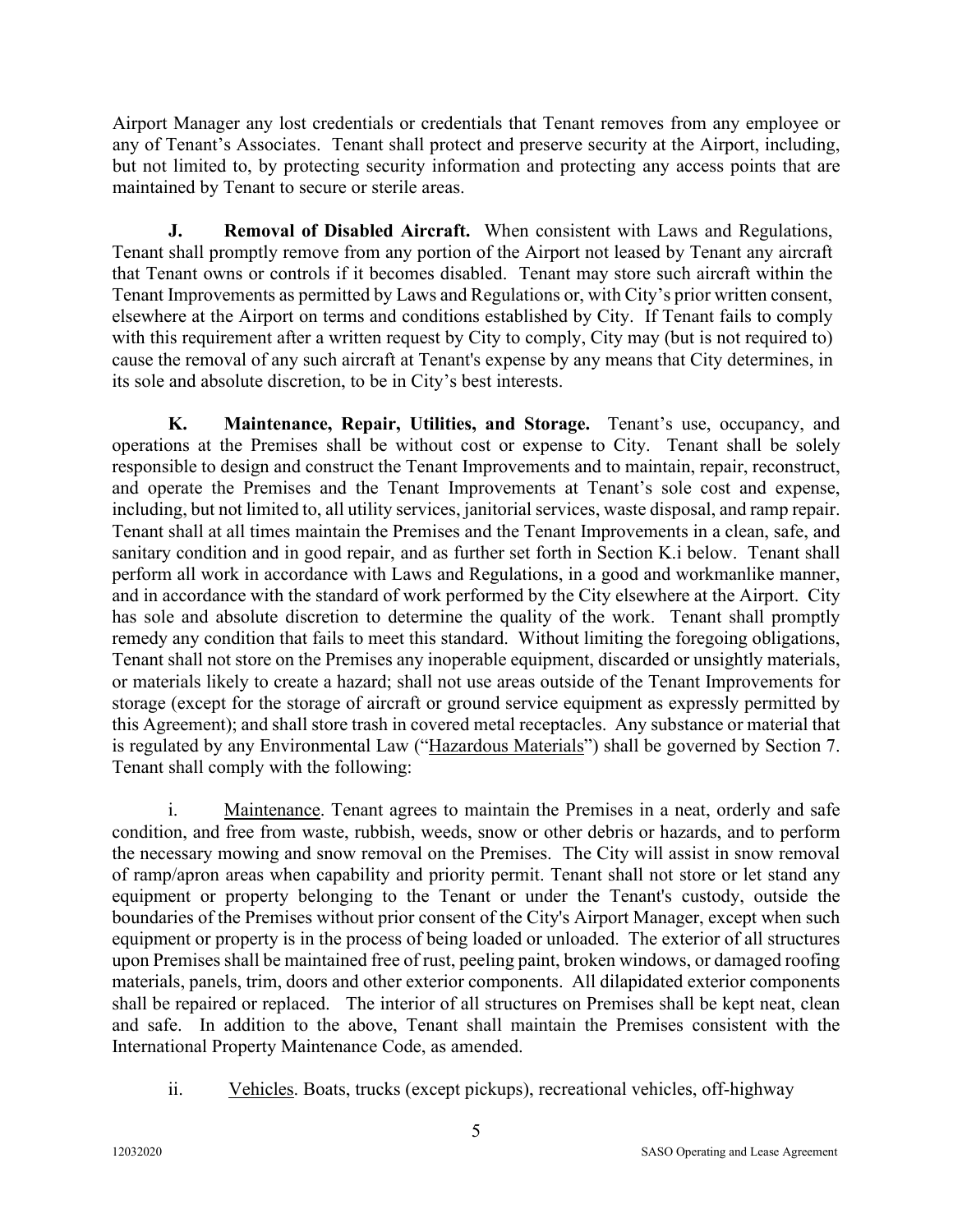vehicles, inoperable vehicles or unregistered vehicles may not be parked or stored upon the Premises in areas outside of the Tenant Improvements or upon any parking space or other area within the airport. Storage of such vehicles within Tenant Improvements shall be subject to applicable Laws and Regulations. Recreational vehicles and boats hitched to vehicles parked temporarily and occasionally in Tenant's leased parking area outside the airport Air Operations Area (AOA) for less than twelve consecutive hours, shall not violate this subsection unless otherwise prohibited by Laws and Regulations.

### **L. Operations.** Tenant's operations shall comply with the following:

i. Airport Operations. Tenant shall occupy the Premises at all times, shall operate during scheduled business hours as approved by City, and shall operate in a manner that promotes effective airport operations. Among other things, Tenant shall immediately notify the Airport Manager of any condition observed at the Airport that may create a hazard or disruption; Tenant shall refrain from annoying, disturbing, or impairing Airport customers, tenants, or employees; Tenant shall not divert business to off-Airport locations or engage in discriminatory business practices; and Tenant shall promptly respond to City's requests for information and reasonable assistance in connection with planning and other operational matters at the Airport.

ii. Concession Service Standard. Tenant's concession shall provide high quality services and facilities (that are required by or authorized by City) in a good and proper manner to effectively meet the needs of the public and City. The privilege to operate this SASO concession shall exist only so long as the character of Tenant's facilities and services are consistent with such standard.

iii. Complaints. Tenant shall respond in a prompt manner to questions and complaints regarding Tenant's operations when raised by Airport users or by City, and Tenant shall provide a timely resolution of such questions and complaints.

iv. Emergencies. If City determines for any reason that emergency conditions exist at the Airport, Tenant shall participate in any emergency response as directed by City or other agency in charge and shall operate in a manner that protects safety and the interests of the public.

v. Safety. Tenant shall maintain a safety program at the Premises that includes, at a minimum, the following: periodic training for Tenant's employees and, as appropriate, Tenant's Associates regarding safety in connection with Tenant's operations; making available Material Safety Data Sheets to City and, as appropriate, others for any chemicals used on the Premises at least ten (10) days prior to their use; participation in City's safety-related programs (such as risk management, security, and environmental management); and maintaining at all times functional fire fighting equipment (including, but not limited to, an equipment testing program). City may, but is not obligated to, stop Tenant's operations if safety Laws and Regulations or other safe work practices are not being observed.

vi. Personnel. Tenant shall control the conduct, demeanor, and appearance of its employees and Tenant's Associates so that they do not annoy, disturb, or impair Airport customers, tenants, or employees. Tenant's employees shall possess adequate training and qualifications to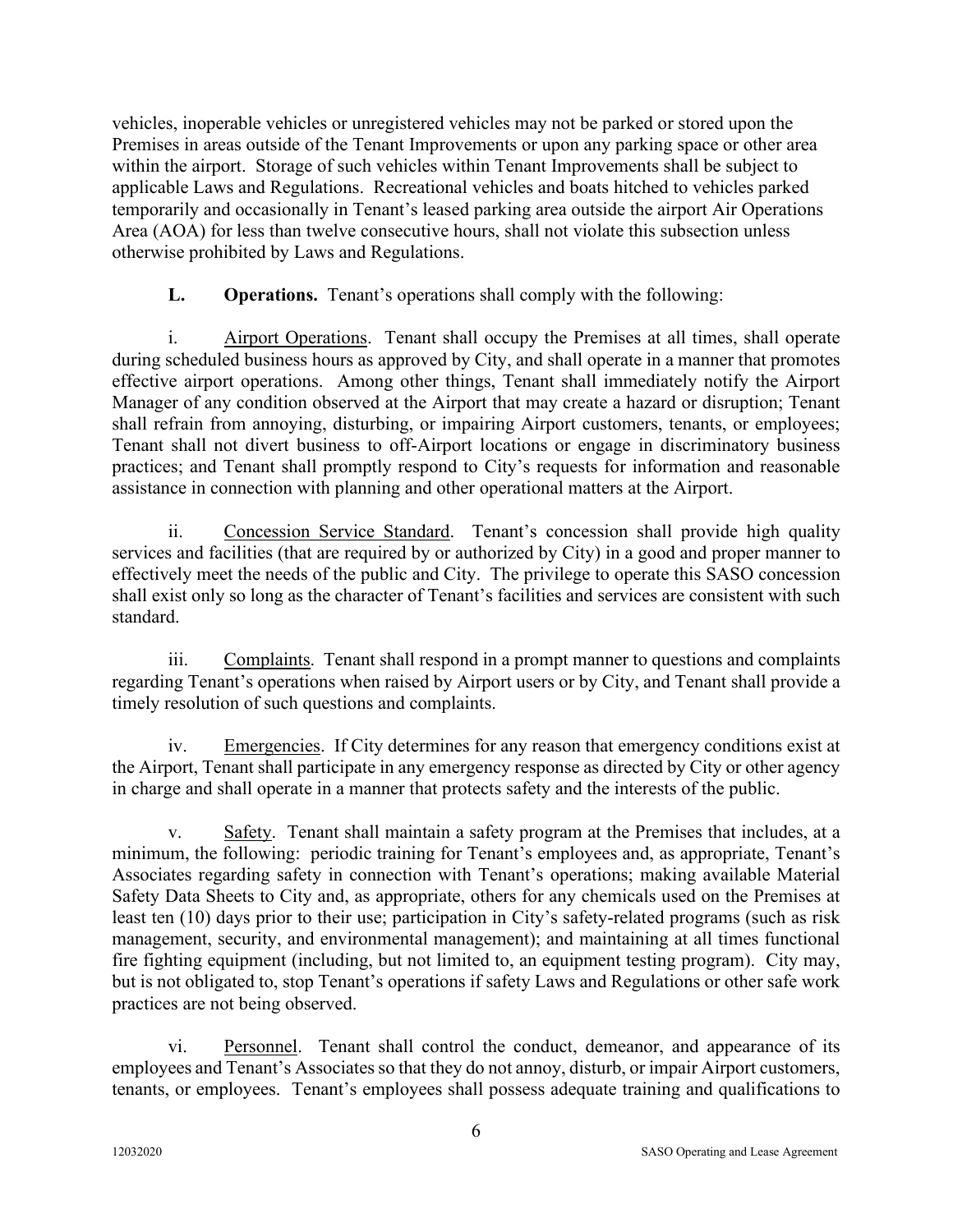carry out their assigned duties. Tenant shall employ a full-time, experienced manager who has authority to act for Tenant and is available at the Airport during regular business hours and a duly authorized subordinate employee who shall be available in the manager's absence.

vii. Deficiencies. Without limiting or waiving any other remedies available to City, City's remedies shall include the following in connection with deficiencies in Tenant's operations:

a. Propose and Implement Cure. Tenant shall meet with the Airport Manager upon such manager's request regarding the quality of Tenant's operations, whether or not in connection with a specific complaint. Tenant shall propose curative measures in response to City's determinations regarding deficiencies in Tenant's operations and shall implement as expeditiously as possible measures that are approved by City.

b. Remove Employees and Associates. City shall have the right to require that Tenant remove from the Airport any employee or any of Tenant's Associates that City reasonably determines to be in violation of Section 4.L.vi or otherwise detrimental to City's interests at the Airport.

c. Liquidated Damages. City shall have the right to require Tenant to pay liquidated damages in connection with addressing any deficiency as further set forth in Exhibit C.

d. Termination. City shall have the right to terminate this Agreement in connection with any deficiency in Tenant's operations and in connection with repeated deficiencies where City notifies Tenant of three or more deficiencies in a twelve (12) month period (whether or not cured).

### **5. City's Rights and Obligations**

**A. Airport Maintenance.** City agrees that as long as the Airport is certified to operate as an airport by the Federal Aviation Administration (or any successor agency), City shall keep the property of the Airport in good repair and free from obstruction in accordance with applicable Federal standards.

**B. Access to Premises.** City for itself and its employees, officers, directors, agents, contractors, subcontractors, suppliers, invitees, volunteers and other representatives ("City's Associates") reserves the right to enter the Premises as provided in this Section 5.B. City and City's Associates shall not be deemed guilty of trespass upon the Premises, or to have violated any of Tenant's rights hereunder, by reason of such an entrance into any portion of the Premises.

i. Without Notice. City and City's Associates shall have the right to enter the Premises (not including the Tenant Improvements) at any time and without prior notice, provided that they shall not unreasonably interfere with Tenant's use of the Premises. City and City's Associates shall have the right to enter the Tenant Improvements at any time and without prior notice for any purpose relating to any emergency, security or safety concern, or to investigate or remediate potential threats or hazards.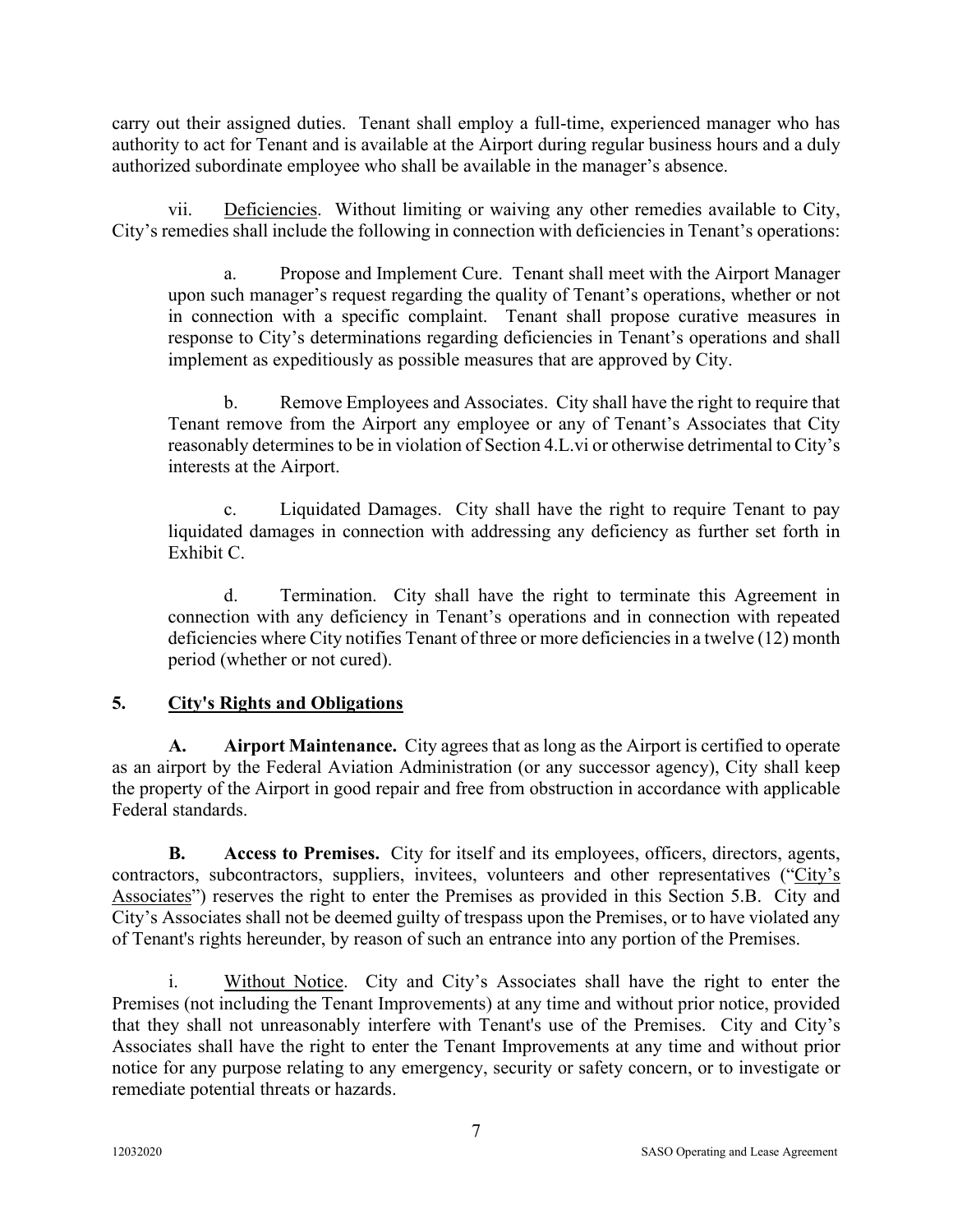ii. Notice. In addition to the rights set forth in Section 5.B.i, City and City's Associates shall have the right to enter the Tenant Improvements for any other purpose relating to the Airport (including, but not limited to, in order to conduct inspections, determine compliance with the Agreement, and conduct Airport work) provided that they shall not unreasonably interfere with Tenant's use of the Premises. In connection with such entry, City shall provide twenty four (24) hours' advance notice to Tenant by sending a message to Tenant if: (a) Tenant maintains on file with City a working email address (or an address in another format designated by City) that is capable of accepting messages for Tenant, and (b) Tenant provides to City a key or other access to the Premises by no later than the time of the entry. If Tenant does not comply with all of the foregoing conditions for such notice, City and City's Associates shall have the right to enter the Tenant Improvements as determined by City in City's sole discretion.

iii. Interviews. Tenant agrees to allow City to interview any of Tenant's employees to discuss any matters pertinent to Tenant's use, occupancy, or operations at the Premises and the Airport.

**C. City's Right to Work Within, Alter, or Recover Premises**. City has the right at the Airport to perform or cause to be performed any work (including, but not limited to, constructing improvements, surveying, performing environmental testing, removing any hazard or obstruction, and implementing any plan, program, or action), that City (in its sole and absolute discretion) determines to be in City's best interests, including, but not limited to, within the Premises. City may elect to pursue any such work without recovering the Premises from Tenant, in which case City shall exercise reasonable care to minimize disruptions to the Premises. City also has the right to recover all or any portion of the Premises from Tenant in connection with any such work (with or without relocating Tenant) as City may determine in its sole and absolute discretion, and the following shall apply:

i. Recovery. If City determines to recover all or any portion of the Premises, City shall provide Tenant with ninety (90) days prior written notice specifying what areas will be recovered. If any portion remaining after such recovery is tenantable in light of the purposes of this Agreement (as determined by City in its sole and absolute discretion), City shall reduce Tenant's rent hereunder by the percentage of the Premises that City recovers, and City shall pay the cost of any alterations to the Tenant Improvements that are required by City in connection therewith (so long as such improvements are not in breach of this Agreement). If City recovers all of the Premises, or if any remaining portion of the Premises is not tenantable pursuant to City's determination, City may terminate this Agreement by including in the notice provided for in this Section 5.C.i a notice of termination, and this Agreement shall terminate at the end of such ninety (90) day period. In connection with any such termination where Tenant is not in default, City shall pay to Tenant the fair market value of the Tenant Improvements and Tenant's leasehold interest as determined by a professional real estate appraisal obtained and paid for City. The appraiser's determination of fair market value shall take into consideration the remaining term of this Agreement and the parties' rights to remove Tenant Improvements upon expiration of this Agreement as set forth in Section 11.A.

ii. Relocation. If City elects to relocate Tenant, City shall pay the reasonable costs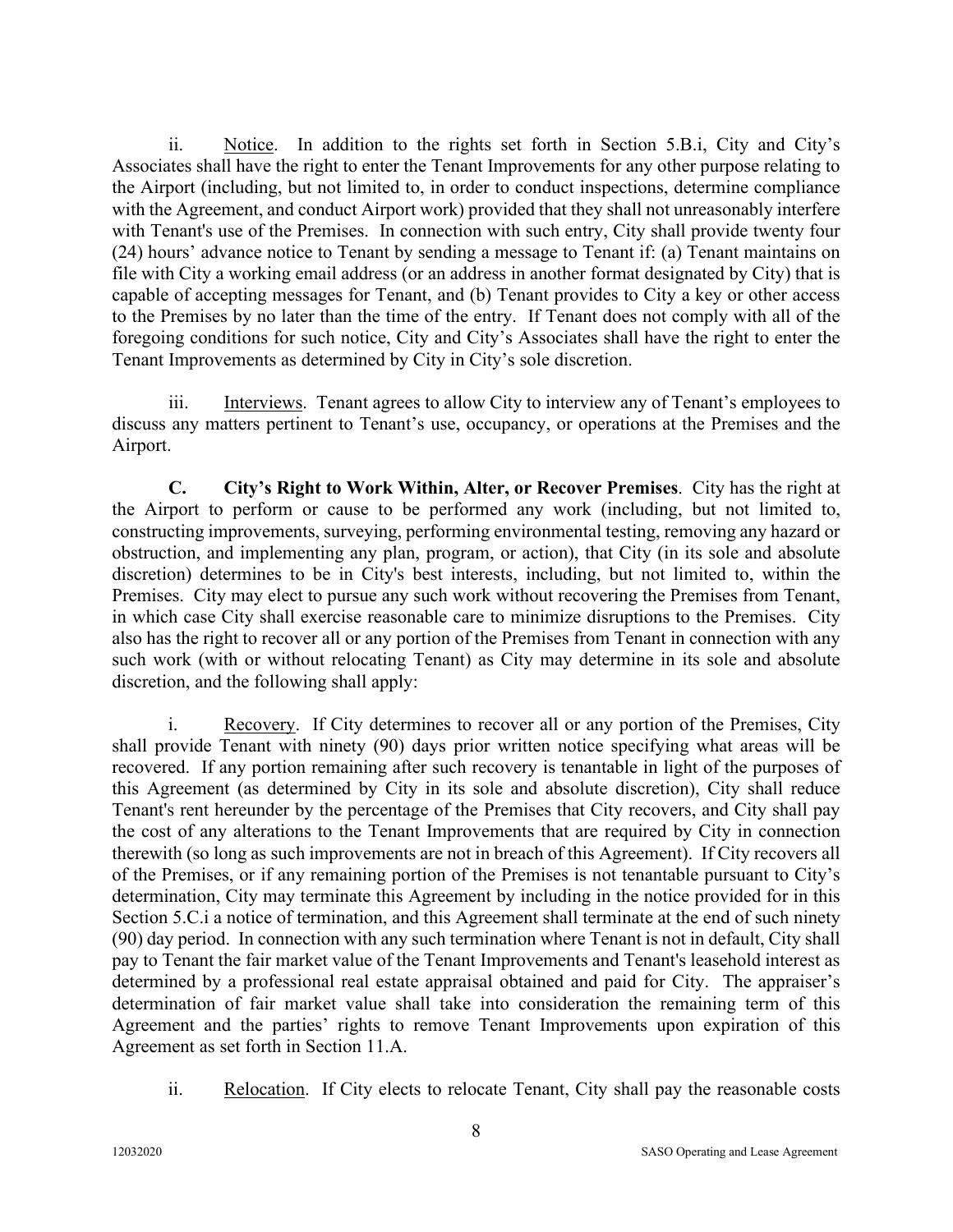that Tenant actually incurs to relocate to a new location (chosen by City) the Tenant Improvements (so long as such improvements are not in breach of this Agreement) and any movable property associated with Tenant's permitted uses under this Agreement. Tenant's rent at such new location shall be determined based on the actual square footage contained in Tenant's Premises at such new location.

iii. No Waiver. Nothing under this Section 5.C shall be construed to waive City's right to pursue any remedy for a breach of this Agreement arising from or relating to Tenant's use, occupancy, or operations at any portion of the Premises or at the Airport.

**D. City's Right to Implement Airport Programs.** City has the right to implement any lawful, reasonable, and nondiscriminatory program at the Airport as City may determine in its sole and absolute discretion, and to require Tenant to participate in or comply with any such program. Such programs may include, but are not limited to, providing common arrangements for trash disposal, utilities, or other Airport functions; providing revenue-generating activities at the Airport by City or its designee (including, but not limited to, vending machines, advertising, wireless communications, and utility services whether on or off of the Premises); designating approved operators and service providers at the Airport; establishing central locations and security procedures for delivering goods or materials to the Airport; and establishing green building and other programs to benefit the environment and conserve energy.

**E. City Charges.** City has the right to impose rates and charges in connection with any matter at the Airport in a manner consistent with Laws and Regulations.

**F. City Directives.** City is the owner and proprietor of the Airport, and City has the right to issue any lawful, reasonable, and non-discriminatory directive as a landlord and proprietor that City determines to be in City's best interests.

**G. Governmental Acts.** City is a government entity, and City has all rights, powers, and privileges afforded to it under Laws and Regulations. Tenant agrees that Tenant is subject to any lawful governmental act of City without regard to the provisions of this Agreement.

### **6. Indemnity, Insurance, and Letter of Credit**

**A. Indemnity by Tenant.** Tenant agrees to indemnify, hold harmless, and defend City and its officers and employees from and against losses of every kind and character (including, but not limited to, liabilities, causes of action, losses, claims, costs, fees, attorney fees, expert fees, court or dispute resolution costs, investigation costs, environmental claims, mitigation costs, judgments, settlements, fines, demands, damages, charges, and expenses) that arise out of or relate to: (i) this Agreement; (ii) any use, occupancy, or operations at the Premises or the Airport by Tenant or Tenant's Associates; or (iii) any wrongful, reckless, or negligent act or omission of Tenant or Tenant's Associates. Tenant shall use attorneys, experts, and professionals that are reasonably acceptable to City in carrying out this obligation. This obligation does not require Tenant to indemnify City and its officers and employees against losses (as defined above) that arise solely from the negligent acts or omissions of City and its officers and employees. The obligation stated in this Section 6.A shall survive the expiration or other termination of this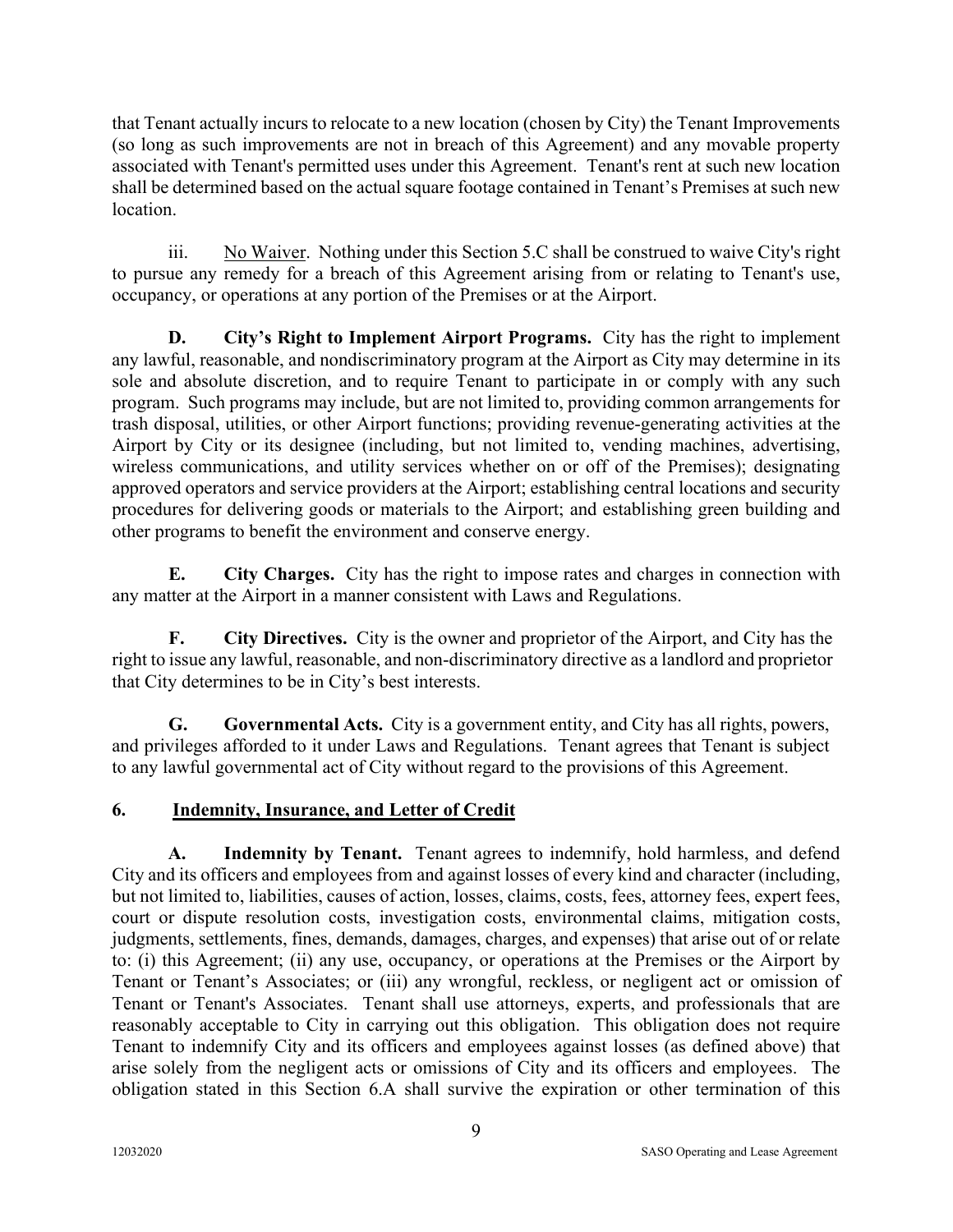Agreement with respect to matters arising before such expiration or other termination. These duties shall apply whether or not the allegations made are found to be true.

**B. Assumption of Risk; Waiver of Liability.** Tenant assumes all risk of the use of the Premises and the Airport, and Tenant hereby knowingly, voluntarily, and intentionally waives any and all losses, liabilities, claims, and causes of action, of every kind and character, that may exist now or in the future (including, but not limited to, claims for business interruption and for damage to any aircraft) against City and its officers, employees, and volunteers arising from or relating to Tenant's use, occupancy, or operations at the Premises or the Airport, except for those losses, liabilities, claims, and causes of action solely arising from the willful misconduct, gross negligence or intentional torts of the City or its officers, employees, and volunteers, that are not limited by governmental immunity.

**C. Insurance.** At Tenant's cost, Tenant shall procure the following insurance coverage prior to entering the Premises, and Tenant shall maintain its insurance coverage in force at all times when this Agreement is in effect in compliance with City's insurance requirements as they exist from time to time (including, but not limited to, the terms provided in Exhibit D):

i. Aircraft Liability. If Tenant is authorized to engage in commercial aircraft flight operations, aircraft liability insurance that includes premises liability, products, and completed operations coverage and, if applicable, mobile equipment coverage with a combined single limit for bodily injury and property damage of not less than one million dollars (\$1,000,000) per occurrence (or two million dollars (\$2,000,000) per occurrence if Tenant is authorized to engage in aircraft sales) and one hundred thousand dollars (\$100,000) per passenger seat for applicable claims, including, but not limited to, contractual liability coverage for Tenant's performance of the indemnity agreement set forth in Section 6.A. If any such coverage is not available to Tenant in the form of an aircraft liability policy, Tenant shall obtain substantially similar coverage through a commercial general liability policy.

ii. Commercial General Liability. If Tenant is not authorized to engage in aircraft flight operations, commercial general liability coverage that includes premises liability, mobile equipment, products, and completed operations coverage with a combined single limit for bodily injury and property damage of not less than one million dollars (\$1,000,000) per occurrence including, but not limited to, contractual liability coverage for Tenant's performance of the indemnity agreement set forth in Section 6.A.

iii. Property. All risk property insurance coverage, including earthquake sprinkler leakage coverage, in an amount equal to the replacement cost (without deduction for depreciation) of the Tenant Improvements and of all personal property situated on the Premises (to the extent not insured under another policy).

iv. Automobile. Business automobile liability insurance coverage for claims and damage due to bodily injury or death of any person or property damage arising out of Tenant's ownership, maintenance, or use of any motor vehicles, whether owned, hired, or non-owned, of not less than one million dollars (\$1,000,000) single combined limit "per accident" for bodily injury and property damage.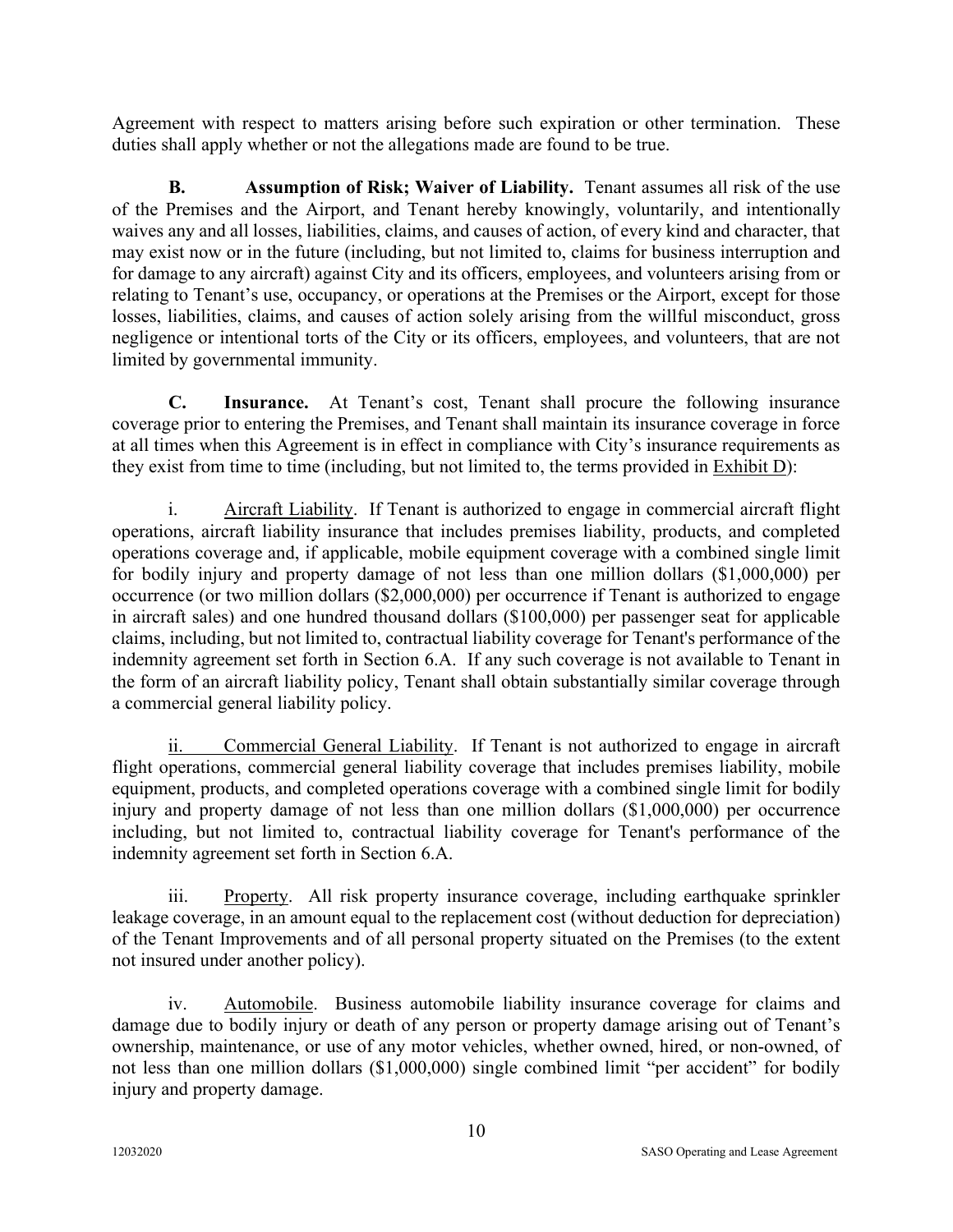v. Pollution. Pollution legal liability insurance of no less than one million dollars (\$1,000,000) aggregate liability and five hundred thousand dollars (\$500,000) per occurrence for environmental clean-up costs, transportation of wastes or products, and claims for bodily injury and property damage arising from losses due to pollution conditions covering all aspects of the Premises, the Tenant Improvements, and Tenant's use, occupancy, and operations at the Airport.

vi. Hangarkeepers Liability. If Tenant is authorized to hangar aircraft, hangarkeepers liability insurance coverage for property damage to aircraft in the care, custody, or control of the insured of not less than one million dollars (\$1,000,000) general aggregate limit of liability.

vii. Workers Compensation. Workers compensation coverage in the amounts and form required by the state of Utah and employer's liability insurance with limits of not less than one hundred thousand/ five hundred thousand/ one hundred thousand dollars (\$100,000.00/ \$500,000.00/ \$100,000.00).

viii. Flight Rental. If Tenant rents aircraft to students or others, Tenant shall first post at a conspicuous location on the Premises information regarding where renters may purchase aircraft rental insurance.

ix. Business Interruption. Tenant is solely responsible for all costs of business interruption, however incurred, and Tenant may purchase business interruption insurance as Tenant may determine.

### **7. Hazardous Materials**

**A. No Violation of Environmental Laws.** Tenant shall not cause or permit any Hazardous Materials to be used, produced, stored, transported, brought upon, or released on, under, or about the Premises or the Airport by Tenant or Tenant's Associates in violation of applicable Environmental Laws. Tenant is responsible for any such violation as provided by Section 6.A of this Agreement.

**B. Response to Violations.** Tenant agrees that in the event of a release or threat of release of any Hazardous Material by Tenant or Tenant's Associates at the Airport, Tenant shall provide City with prompt notice of the same. Tenant shall respond to any such release or threat of release in accordance with applicable Laws and Regulations. If City has reasonable cause to believe that any such release or threat of release has occurred, City may request, in writing, that Tenant conduct reasonable testing and analysis (using qualified independent experts acceptable to City) to show that Tenant is complying with applicable Environmental Laws. City may conduct the same at Tenant's expense if Tenant fails to respond in a reasonable manner. Tenant shall cease any or all of Tenant's activities as City determines necessary, in its sole and absolute discretion, in connection with any investigation, cure, or remediation. If Tenant or Tenant's Associates violate any Environmental Laws at the Airport (whether due to the release of a Hazardous Material or otherwise), Tenant, at Tenant's expense, shall promptly remediate such violation in compliance with applicable Environmental Laws. Tenant shall submit to City a written remediation plan, and City reserves the right to approve such plan (which approval shall not be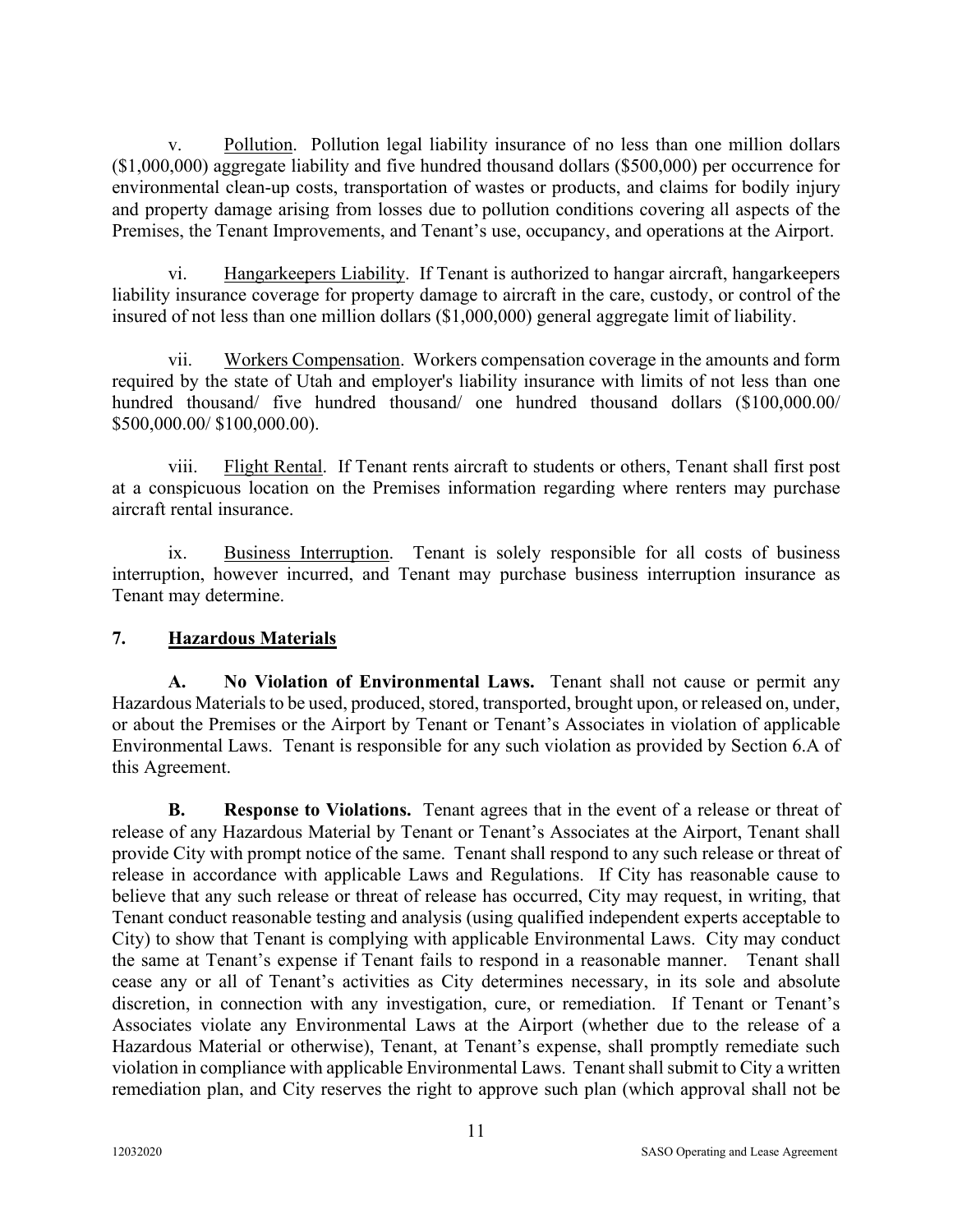unreasonably withheld) and to review and inspect all work. Tenant shall work with City and other governmental authorities having jurisdiction in connection with any violation. Tenant shall promptly provide to City copies of all documents pertaining to any environmental concern that are not subject to Tenant's attorney-client privilege.

**C. Obligations Affecting Permits.** To the extent that Tenant is a co-permittee with City in connection with any permit relating to the environment, or to the extent that Tenant's operations may impact City's compliance with any such permit, Tenant shall work cooperatively with City and other tenants and take all actions necessary to ensure permit compliance, and minimize the cost of such compliance, for the benefit of Airport operations.

**D. Obligations upon Termination and Authorized Transfers.** Upon any expiration or termination of this Agreement (and this obligation shall survive any such expiration or termination), and upon any change in possession of the Premises authorized by City, Tenant shall demonstrate to City's reasonable satisfaction that Tenant has removed any Hazardous Materials and is in compliance with applicable Environmental Laws. Such demonstration may include, but is not limited to, independent analysis and testing. The obligations of this Section 7 shall survive any termination of this Agreement.

### **8. Assignment and Subleasing**

**A. Assignment.** Tenant shall not assign any of its rights under this Agreement, including, but not limited to, rights in the Tenant Improvements, (whether such assignment is voluntarily or involuntarily, by merger, consolidation, dissolution, change in control, or any other manner), shall not encumber any such rights or record this Agreement (or any document or interested relating thereto), and shall not delegate any performance under this Agreement, except with the prior written consent of City to any of the same. City may withhold consent to such assignment, encumbrance, or delegation for any or no reason in its sole and absolute discretion. Regardless of City's consent, Tenant shall not be released from any obligations for matters arising during the time when this Agreement was in effect. Any purported assignment or encumbrance of rights or delegation of performance in violation of this Section 8.A is void. This Agreement is binding on Tenant's successors or assigns that have been authorized pursuant to this Section 8.A.

i. Assignment Upon Foreclosure or Forfeiture. Upon compliance with Subsection B below, this Agreement may be encumbered by means of an assignment of this Agreement to secure financing for the construction or purchase of Tenant Improvements, provided that such assignment permits Tenant to remain in possession except in the event of foreclosure. In the event of foreclosure or forfeiture by the holder of such security, the City consents to further assignment to any person, firm or corporation which is fully competent and has the necessary facilities, experience and financial resources to perform the obligations contained in this agreement on the part of the Tenant to be performed, provided such proposed assignee shall expressly assume said obligations in writing.

ii. Change of Majority Interest. A change in ownership of the majority interest in Tenant's business entity shall be considered a prohibited assignment of this Agreement, and shall constitute a default and breach of this Agreement, unless such change of majority ownership is pre-approved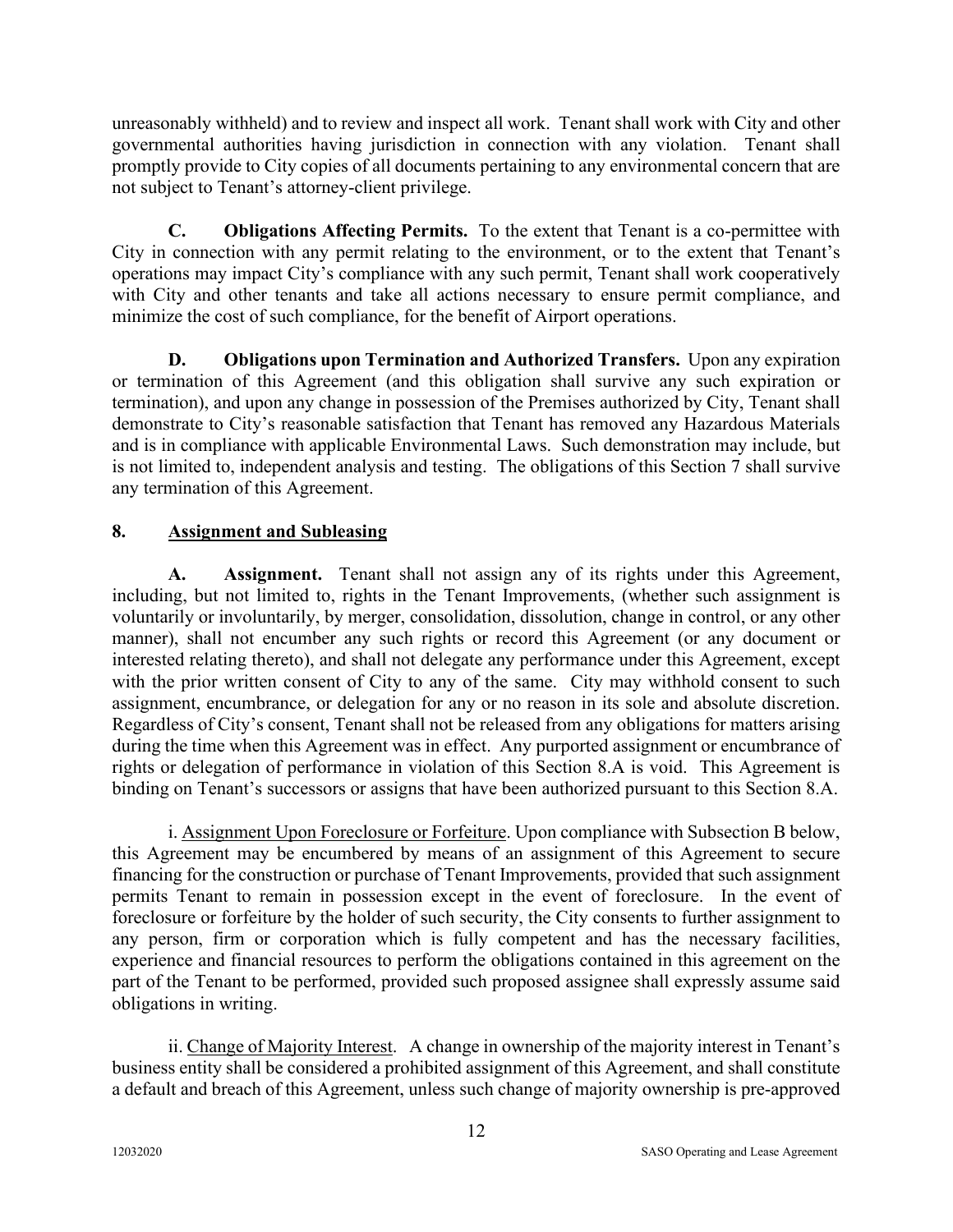by City. City approval of a change in majority interest in Tenant's business entity may require Tenant's requalification, negotiation, and entering into a new lease agreement.

### **B. Permitted Encumbrances.**

i. Acceptable Request. Any request for City's consent to an encumbrance under this Section 8 shall at a minimum meet the following requirements: (a) the purpose of such encumbrance shall be to secure financing for the construction or purchase of Tenant Improvements; (b) such encumbrance shall only encumber Tenant's leasehold interest and shall not encumber any other interest whatsoever; (c) the lienholder must agree to maintain current contact information with City at all times; (d) the lienholder and Tenant must agree to provide to City concurrent copies of any notices of default sent to Tenant and all letters or other information exchanged between Tenant and the lienholder thereafter until such matter has concluded; (e) the lienholder must agree to promptly remove such encumbrance when the obligation that it secures has been satisfied; (f) such encumbrance shall be subordinate to the City's interests; (g) such encumbrance shall terminate prior to the earliest scheduled Expiration Date of this Agreement; (h) by obtaining City's consent Tenant agrees that it shall not default on its commitment in connection with the permitted encumbrance (and any such default shall be a breach of this Agreement); and (i) the lienholder must certify to City that it has reviewed this Agreement, that it has accepted provisions that may affect the lienholder, and that no loan requirements conflict with or materially erode any provisions of this Agreement.

ii. Defaults. Whenever a lienholder is in compliance Section 8.B.i and such lien is enforceable, upon any default under this Agreement or such lien the following shall apply: (a) such lienholder may, within twenty (20) days after such default, cure all defaults under this Agreement and notify City that it will seek a purchaser for Tenant's leasehold interest; (b) upon giving such notice, such lienholder shall have sixty (60) days to sell (on terms acceptable to City) Tenant's leasehold interest to a purchaser that is acceptable to City and qualified to perform this Agreement (and City's determinations shall be in City's sole and absolute discretion); (c) City may determine any interim arrangements for conducting operations at the Premises in its sole and absolute discretion; and (d) if such lienholder fails to give such notice or fails to sell Tenant's leasehold interest within such sixty (60) days, such lienholder shall remove all encumbrances and City may exercise any remedy (including, but not limited to, terminating this Agreement and accepting title to the Tenant Improvements). City shall have no obligation to provide any notices to any lienholder, and City shall have no liability of any kind to any lienholder.

**C. Subleasing.** Tenant shall not sublease any part of the Premises unless subleasing aeronautical space is an integral part of a Tenant's permitted commercial aeronautical activity (i.e., an Aircraft Storage SASO; an FBO subleasing space for the operation of a permitted SASO, etc). Upon obtaining City's prior written consent, which City may provide or withhold in City's sole discretion, Tenant shall have the right to sublease portions of the Premises for the storage of Aircraft or operation of a permitted commercial aeronautical activity in the areas approved by and subject to the terms required by City. Tenant shall impose on all approved subtenants the same terms set forth in this Agreement to provide for the rights and protections afforded to City hereunder. Tenant shall reserve the right to amend Tenant's subleases to conform to the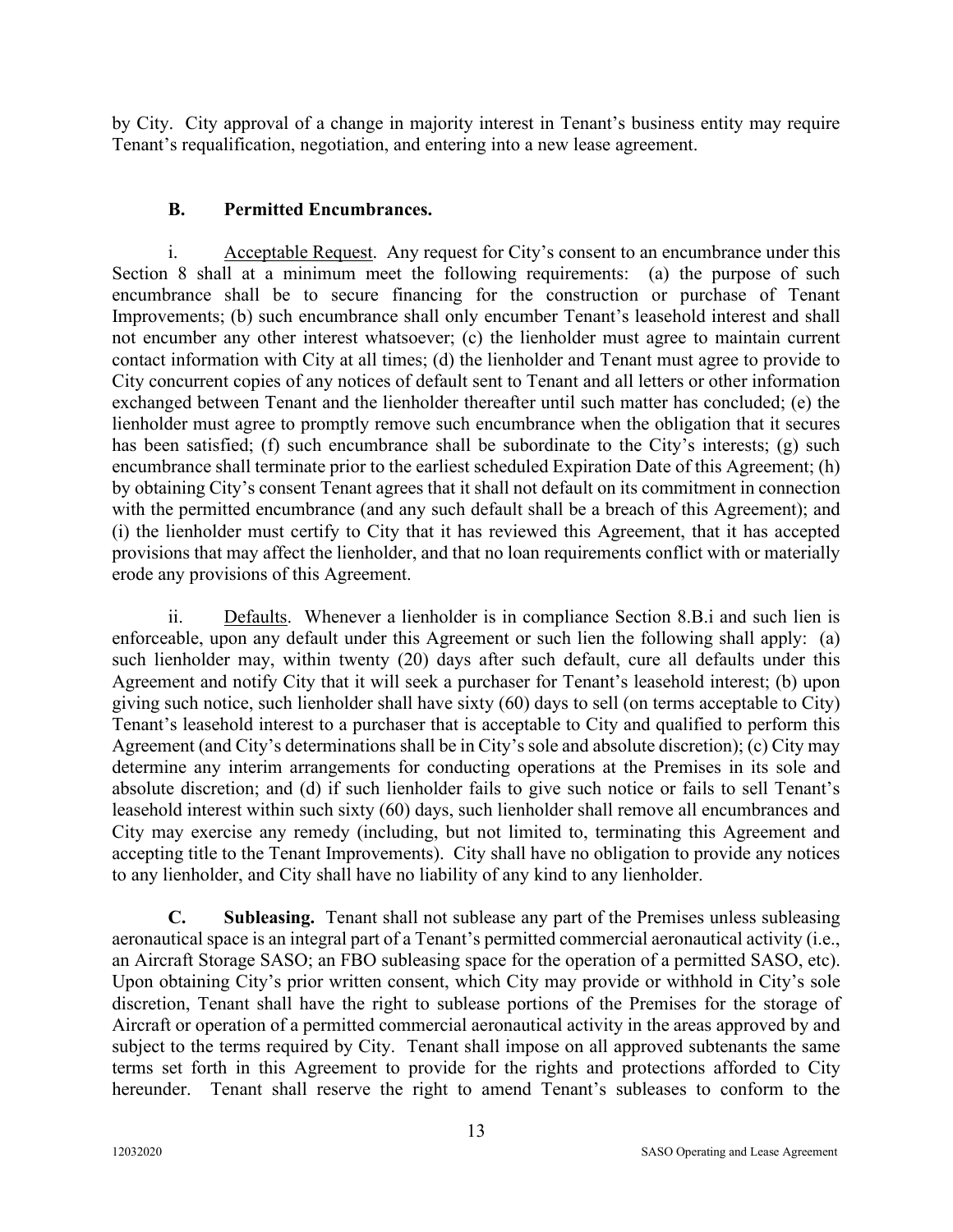requirements of this Agreement, and all such subleases shall be consistent with and subordinate to this Agreement as it is amended from time to time. Such subleases shall include an agreement that the sublessees will attorn to and pay rent to City if Tenant ceases to be a party to this Agreement. City shall have the right to approve any sublease in City's sole discretion, and Tenant shall provide to City a copy of every sublease executed by Tenant (which shall include the make, model, and identification number of all Aircraft making use of such space). No sublease shall relieve Tenant of any obligation under this Agreement. Tenant shall be responsible and liable for the actions of its subtenant on the airport, whether or not its sublease has been approved by the city. Any action or omission that would constitute a breach of this Agreement if committed by Tenant, will also constitute a breach of this Agreement if committed by Tenant's subtenant. The city shall be entitled to receive any revenue that the tenant/assignor of a city-owned building receives from a subtenant/assignee that exceeds the amount the tenant/assignee is required to pay the city pursuant to the tenant's/assignee's agreement.

#### **9. Damage, Destruction, and Condemnation**

**A. Damage or Destruction of Premises.** If any portion of the Premises or the Tenant Improvements is damaged in any manner, Tenant shall promptly remove from the Airport all debris and cause repairs to be made to restore the same to an orderly and safe condition. All work shall be performed in accordance with plans and specifications that are approved by City as being consistent with or better than the original improvements. Tenant shall apply all proceeds that are made available from Tenant's insurance policies (or those of any subtenant or assignee) to performing such work. If City performs such work pursuant to Section 10.B, such Tenant insurance proceeds shall be paid to City. If the Premises or Tenant Improvements are tenantable despite such damage, Tenant shall not receive any abatement of Tenant's rent obligations. To the extent that any portion is rendered untenantable by such damage in light of the purposes of this Agreement (as determined by City in its sole and absolute discretion), rent shall continue if Tenant has business interruption insurance, or if Tenant does not have such insurance, City shall abate Tenant's rent proportionately until repairs have been substantially completed (as determined by City in its sole and absolute discretion).

**B.** Condemnation. In the event of any condemnation proceeding in which all or any part of the Premises is taken (by a condemnor other than City), all compensation from such proceeding shall be paid to City except that Tenant may pursue a claim against the condemnor for the value of the Tenant Improvements and Tenant's leasehold interest. In the event of a partial taking, City shall reduce the ground rent payable by Tenant on a pro rata basis for portions of the Premises so taken. If all or a material portion of the Premises is rendered untenantable as a result of such taking, Tenant may terminate this Agreement by giving City a written notice of termination within thirty (30) days of the time when the condemnor takes or is deemed to have taken possession of any portion of the Premises, and this Agreement shall terminate thirty (30) days after City receives such notice; provided, however, that if City pursues an action to contest whether any portion of the Premises has been rendered untenantable, this Agreement shall terminate as determined by a court.

#### **10. Default**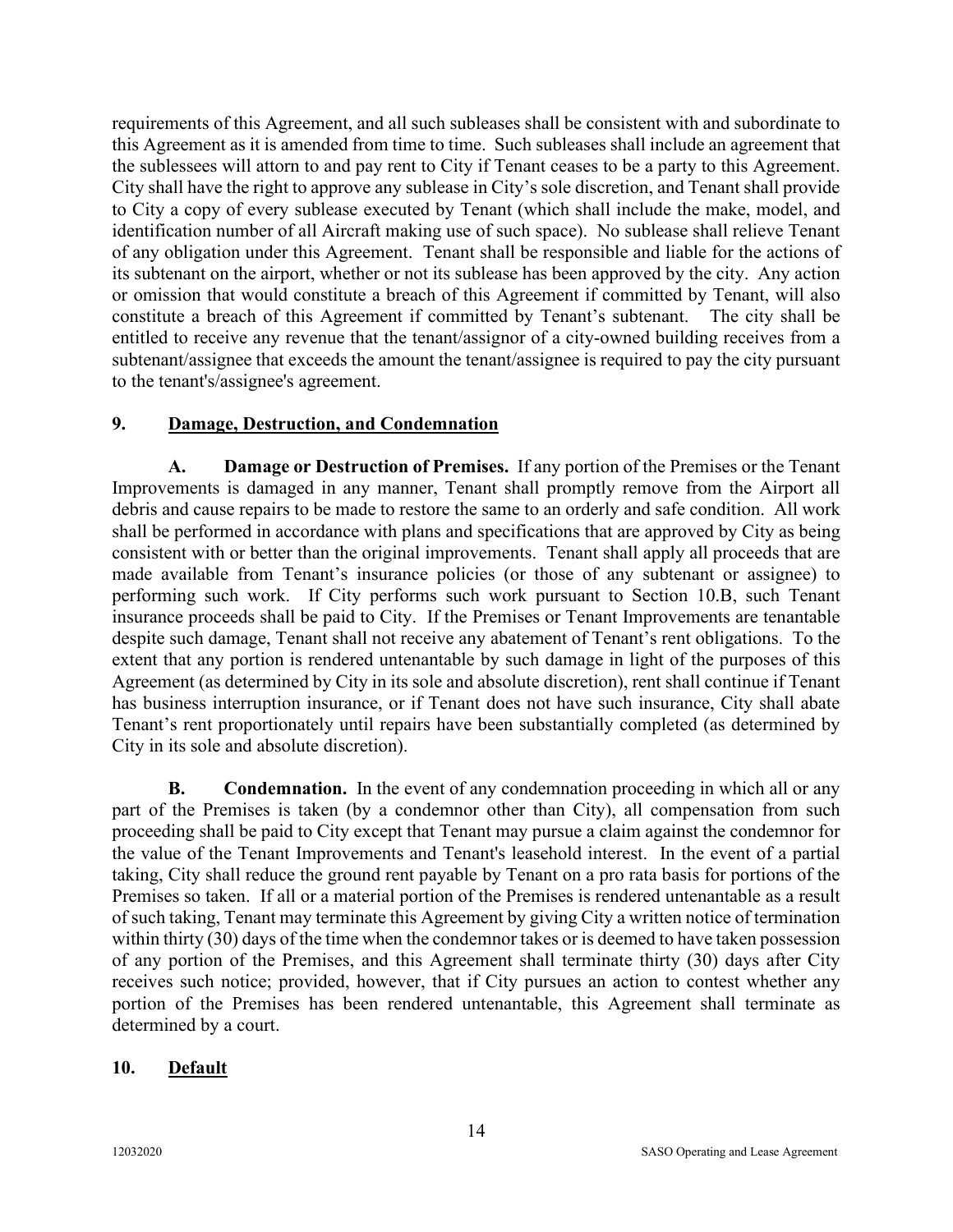**A. Tenant's Default.** The occurrence of any of the following events shall constitute a default by Tenant under this Agreement: (i) Tenant fails to timely pay any installment of rent or any additional rent and Tenant fails to cure the delinquency within thirty (30) days following written notice of such delinquency from City; (ii) Tenant ceases to provide any service that Tenant is required to provide under this Agreement for a period of seven (7) consecutive days; (iii) Tenant violates any requirement under this Agreement (including, but not limited to, abandonment of the Premises) and fails to cure the same within thirty (30) days following written notice of such violation from City (except that in the case of insurance coverage required to be maintained, such period shall be five (5) days); (iv) Tenant assigns or encumbers any right in this Agreement, delegates any performance hereunder, or subleases any part of the Premises (except as expressly permitted in this Agreement); (v) Tenant files a petition in bankruptcy, becomes insolvent, or has a petition filed against Tenant in bankruptcy, insolvency, or for reorganization or appointment of a receiver or trustee which is not dismissed within sixty (60) days; (vi) Tenant petitions for or enters into an arrangement for the benefit of creditors, or suffers this Agreement to become subject to a writ of execution and such writ is not released within thirty (30) days; or (vii) Tenant defaults in constructing a Tenant Improvement as provided in Exhibit B, Section B.7; or (viii) Tenant is in breach of this Agreement (including, but not limited to, operational deficiencies pursuant to Section 4.L.vii) three (3) or more times during a twelve (12) month period (whether or not cured).

**B.** Remedies. Upon any default by Tenant under this Agreement, City may (at any time) pursue any or all remedies available to City, including, but not limited to, the following: (i) perform in Tenant's stead any obligation that Tenant has failed to perform, and Tenant shall promptly pay to City all costs incurred by City for such performance, together with interest and service fees for any past due amounts (as provided in Section 10.C) and an administrative charge equal to twenty percent (20%) of the cost incurred by City (which the parties agree is a reasonable estimate of and liquidated damages for City's overhead expenses associated with such performance); (ii) terminate Tenant's rights under this Agreement upon delivering a written notice of termination; and (iii) re-enter and take possession of the Premises by any lawful means (with or without terminating this Agreement). Tenant shall pay all costs and damages arising out of Tenant's default, including, but not limited to, the cost of recovering possession of the Premises, the cost of improving and reletting the Premises (including, but not limited to, any real estate broker fees or marketing costs), and attorneys' fees and costs. Notwithstanding any termination or re-entry, Tenant shall remain liable to pay the rent and additional rent required under this Agreement for the remaining term of this Agreement, and Tenant shall pay City on demand for any deficiency in the same. No action by City or City's Associates shall be construed as an election by City to terminate this Agreement or accept any surrender of the Premises unless City provides Tenant with a written notice expressly stating that City has terminated this Agreement or accepted a surrender of the Premises. Following a default by Tenant under this Agreement, City shall exercise commercially reasonable, good faith efforts to mitigate its damages as required by applicable Utah law.

**C. Past Due Amounts.** If Tenant fails to pay when due any amount required to be paid by Tenant under this Agreement, such unpaid amount shall be subject to late fees and interest as set forth in any applicable ordinance or administrative policy adopted by the city. In the absence of an applicable ordinance or policy, such unpaid amount shall bear interest at the rate of eighteen percent (18%) from the due date of such amount to the date of payment in full, with interest. In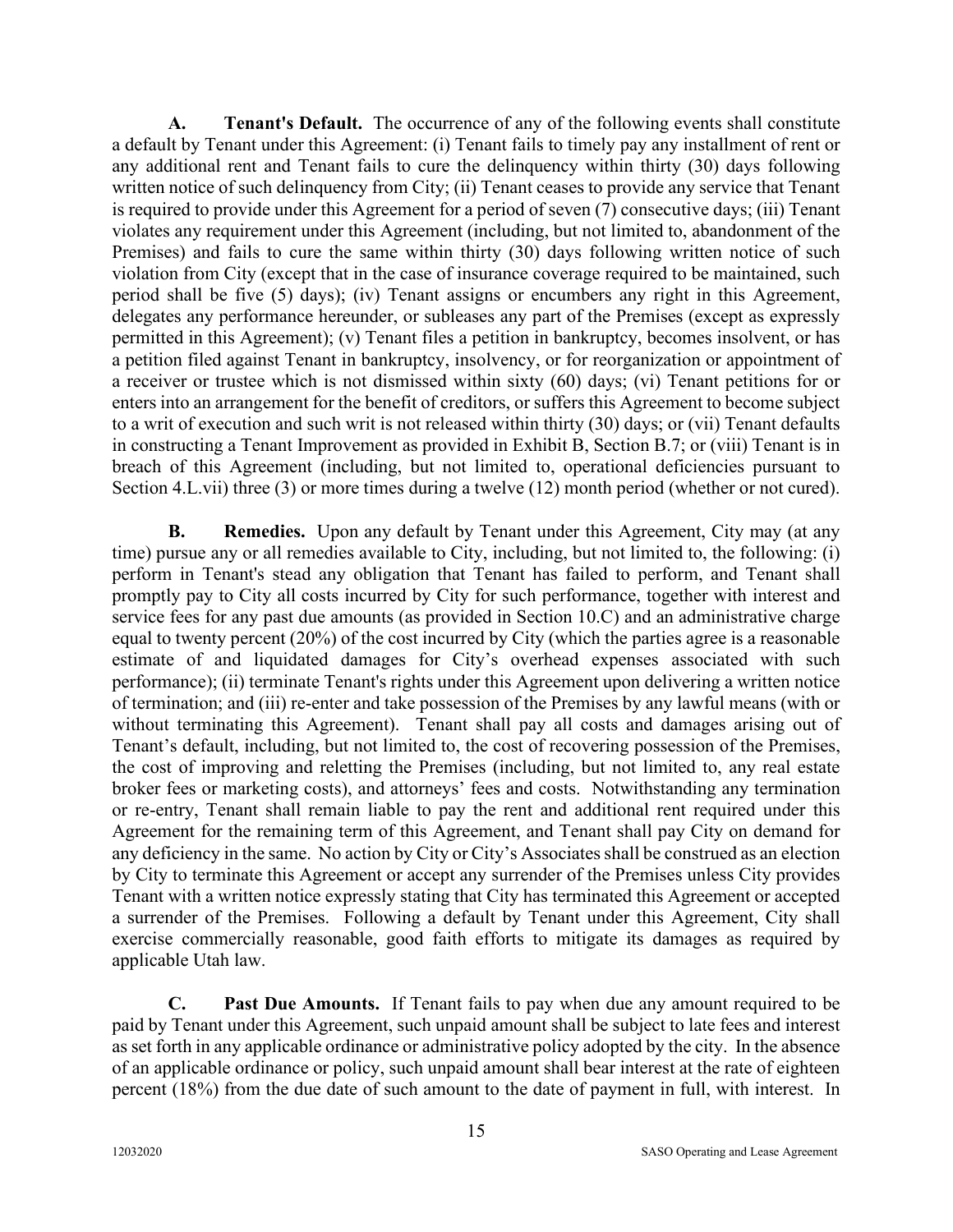addition, City may also charge a sum of five percent (5%) of such unpaid amount as a service fee, which the parties agree is a reasonable estimate of and liquidated damages for City's additional costs for billing and collection arising from Tenant's failure to make payment in a timely manner. All amounts due under this Agreement are and shall be deemed to be rent or additional rent, and shall be paid without abatement, deduction, offset, prior notice, or demand (unless expressly provided by the terms of this Agreement). City's acceptance of any past due amount (or its associated interest or service fee) shall not constitute a waiver of any default under this Agreement.

**D. Default by City.** City shall not be in default under this Agreement unless City fails to perform an obligation required of City under this Agreement within thirty (30) days after written notice by Tenant to City. If the nature of City's obligation is such that more than thirty (30) days are reasonably required for performance or cure, City shall not be in default if City commences performance within such thirty (30) day period and thereafter diligently prosecutes the same to completion. In no event may Tenant terminate this Agreement or withhold the payment of rent or other charges provided for in this Agreement as a result of City's default.

**E. Survival.** The provisions of this Section 10 and the remedies and rights provided in Section 6 shall survive any expiration or termination of this Agreement.

### **11. Expiration or Termination**

### **A. Disposition of Tenant Improvements.**

i. Disposition If Agreement Terminates Before Expiration Date. If as a result of Tenant's default this Agreement terminates before the Expiration Date, within ninety (90) days after such termination, City, in its sole discretion, may determine to accept title to all or any portion of the Tenant Improvements. Upon City accepting any such title, all of Tenant's rights, title, and interests in the same shall be forfeited to City and title thereto shall vest in City automatically. Tenant shall surrender the Premises upon termination (and shall surrender any Tenant Improvements as accepted by City) in accordance with Section 11.B and Exhibit E, Section E.13. If City rejects any such title, or if such ninety-day period expires, Tenant shall (within sixty (60) days thereof) remove all Tenant Improvements that were not accepted by City at Tenant's sole expense in a manner acceptable to City (and the obligations of Section 6.A shall apply to such removal). If Tenant fails to remove any such improvements, City may do so in any manner acceptable to City pursuant to Section 10.B.

ii. Disposition Upon Expiration. Upon the expiration of this Agreement, Tenant may either: (a) transfer its interests in the Tenant Improvements to a party who, prior to such expiration, has been accepted by City, in its sole discretion, and has entered an agreement for the Premises that is acceptable to City; or (b) Tenant shall surrender the Premises (in accordance with Section 11.B) and, within sixty (60) days after such expiration, shall remove the Tenant Improvements (and the obligations of Section 6.A shall apply to such removal). If Tenant fails or is unable to perform either such alternative, City shall have the rights set forth in Section 11.A.i and may exercise them at any time.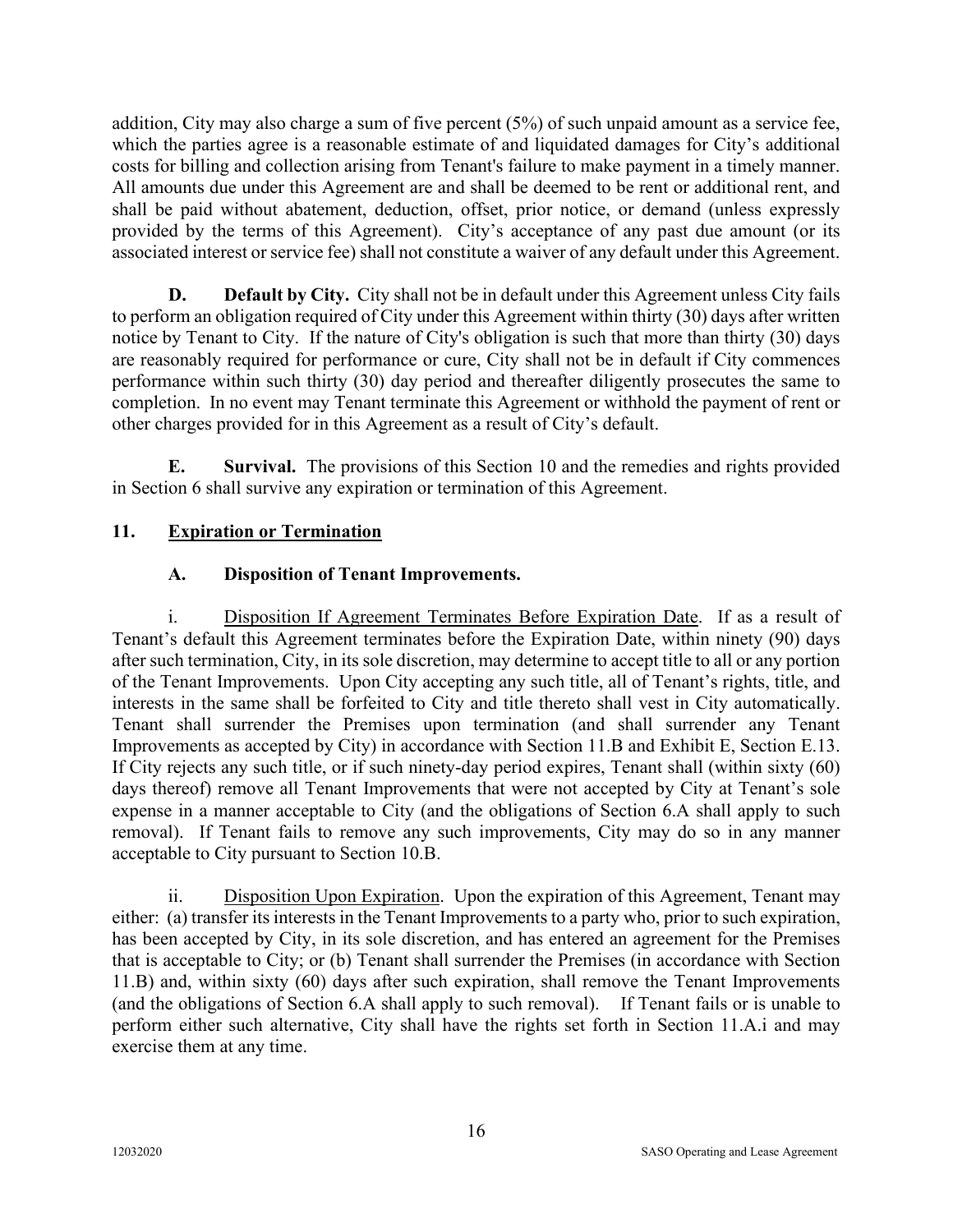**B. Surrender of Premises.** Upon any expiration or termination of this Agreement, Tenant, at Tenant's sole cost, shall (i) promptly and peaceably surrender to City the Premises (and any Tenant Improvements accepted by the City pursuant to Section 11.A) "broom clean" and in good order and condition; (ii) repair in a good and workmanlike manner any damage to the Premises or the Airport that arises from or relates to Tenant's use, occupancy, or operations under this Agreement (including, but not limited to, while removing any property upon expiration or termination); (iii) deliver to City all keys and access credentials relating to the Airport; (iv) perform Tenant's environmental obligations as provided in Section 7.D; and (v) remove all movable personal property and trade fixtures (including signage) that are not owned by City, (except that Tenant must obtain City's prior written consent to remove any such property if Tenant is in default under this Agreement or if such removal may impair the structure of any building). Upon any expiration or termination of this Agreement (which includes, but is not limited to, termination for abandonment of the Premises), all property that Tenant leaves on the Premises shall conclusively be deemed to have been abandoned and may be appropriated, sold, stored, destroyed, or otherwise disposed of by City without notice to, and without any obligation to account to, Tenant or any other person (except that Tenant Improvements shall be as provided in Section 11.A). Tenant shall pay to City all expenses incurred in connection with the disposition of such property in excess of any amount received by City from such disposition. Tenant shall not be released from Tenant's obligations under this Agreement in connection with surrender of the Premises until City has inspected the Premises and delivered to Tenant a written release.

**C. Holding Over.** If Tenant remains in possession of the Premises after any expiration or termination of this Agreement, such occupancy shall not waive any default under this Agreement and City may terminate such occupancy as a tenancy at will in accordance with state law. During such occupancy, Tenant shall comply with all provisions of this Agreement that are applicable to an at-will tenancy, and Tenant shall pay the following rent: ground rent at the highest rate then charged at the Airport and rent for the Tenant Improvements at fair market value based on City's survey of rent for similarly situated facilities at the Airport and at other western airports (which City shall determine in its sole and absolute discretion).

**D. Survival.** The provisions of this Section 11 shall survive any expiration or termination of this Agreement.

### **12. General Provisions**

**A. General Provisions.** This Agreement is subject to the General Provisions set forth at Exhibit E.

**B. Notices.** Any notice, demand, written consent, or other communication required to be in writing under this Agreement shall be given in writing by personal delivery, express mail (postage prepaid), nationally recognized overnight courier with all fees prepaid (such as, by way of example, Federal Express or DHL), or certified mail (return receipt requested and postage prepaid) when addressed to the respective parties as follows:

### **TO: CITY TO: TENANT**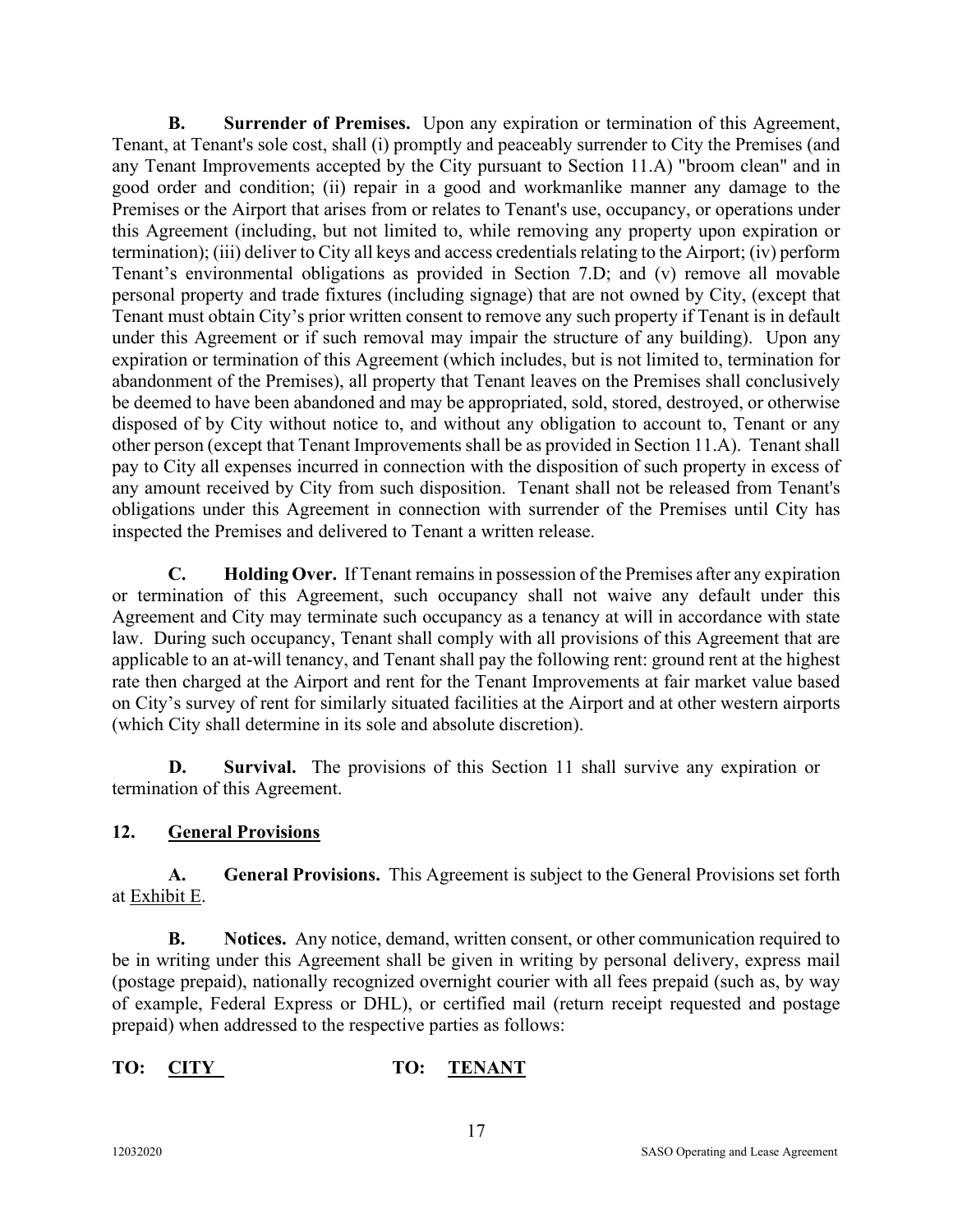**Airport Manager name 3909 Airport Rd. address Ogden, Utah 84405**

**With a required, simultaneous copy to: Ogden City Attorney 2549 Washington Blvd. Suite 840 Ogden, UT 84401**

Either City or Tenant may change its notice address or facsimile number by giving written notice of such change to the other party. Any notice, demand, or written consent or communication shall be deemed to have been given, and shall be effective, upon compliance with this Section 12.B and delivery to the notice address or facsimile number then applicable for the party to which the notice is directed; provided, however, that such delivery shall not be defeated or delayed by any refusal to accept delivery or an inability to effect delivery because of an address or facsimile number change that was not properly communicated.

**C. Incorporation.** All exhibits referred to in this Agreement, as they may be amended from time to time, are incorporated in and are a part of this Agreement. Any proposal materials submitted by Tenant in response to a solicitation by City, to the extent accepted by City, shall be incorporated in this Agreement.

**D. Binding Obligation.** Tenant warrants and represents that it has the right, power, and legal capacity to enter into and perform its obligations under this Agreement as a legal, valid, and binding obligation of Tenant.

IN WITNESS WHEREOF, the parties hereto have executed this Agreement as of the date first written above.

| CITY:<br>OGDEN CITY CORPORATION | TENANT:     |  |
|---------------------------------|-------------|--|
| <b>Airport Manager</b>          | By:<br>Its: |  |
| Attest:                         |             |  |
| Ogden City Recorder             |             |  |
| Approved as to form:            |             |  |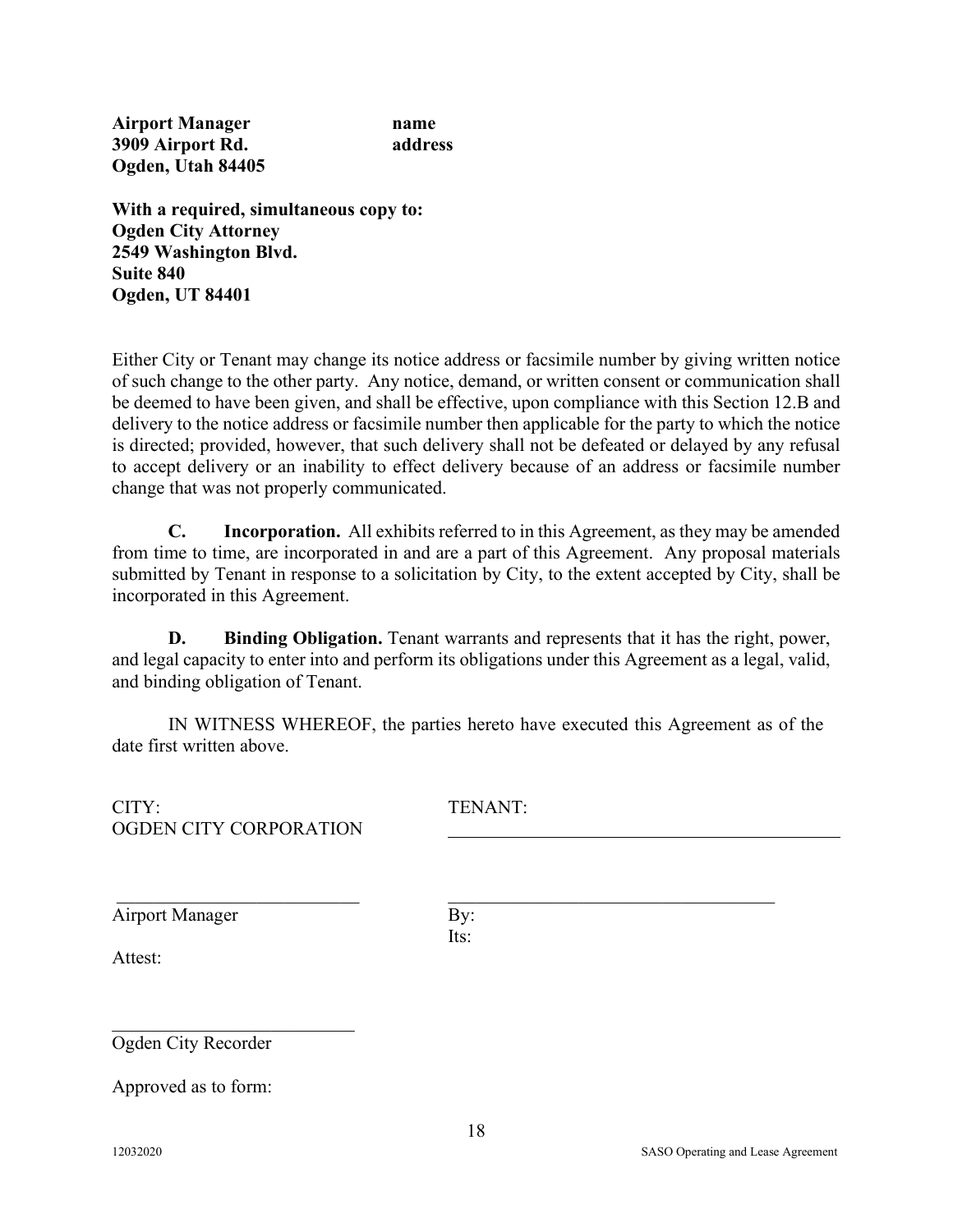Ogden City Attorney

\_\_\_\_\_\_\_\_\_\_\_\_\_\_\_\_\_\_\_\_\_\_\_\_\_\_\_\_\_\_\_\_\_\_\_\_\_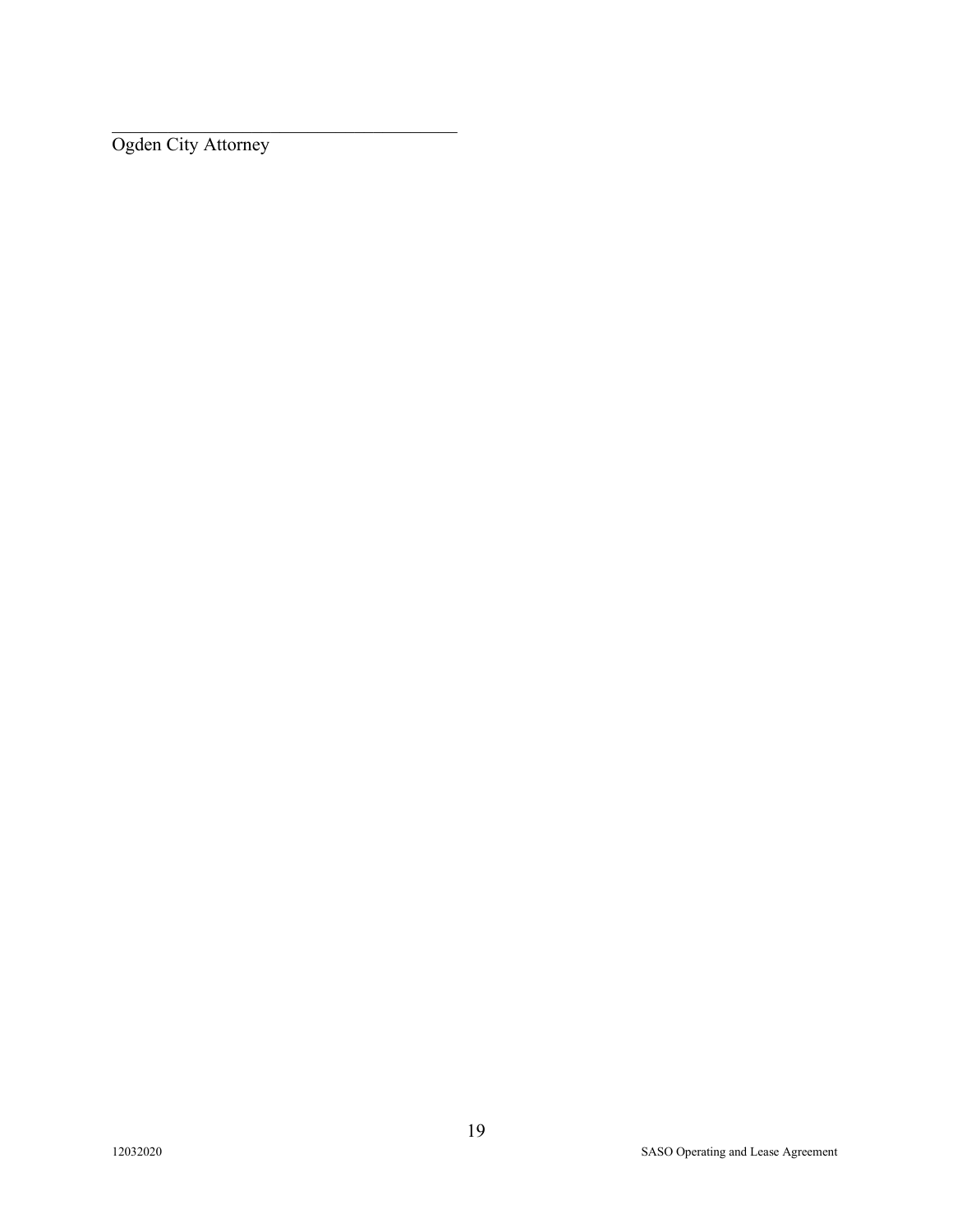### **EXHIBIT A**

#### **PREMISES**

Property description of the Premises:

Hangar or Lot number(s) ( ) on the Ogden Airport Hangar Parcel Plat, which contains [six] ( [6] ) square feet. For informational purposes, such lot(s) is/are depicted on the following page.

The remainder of this page has been intentionally left blank.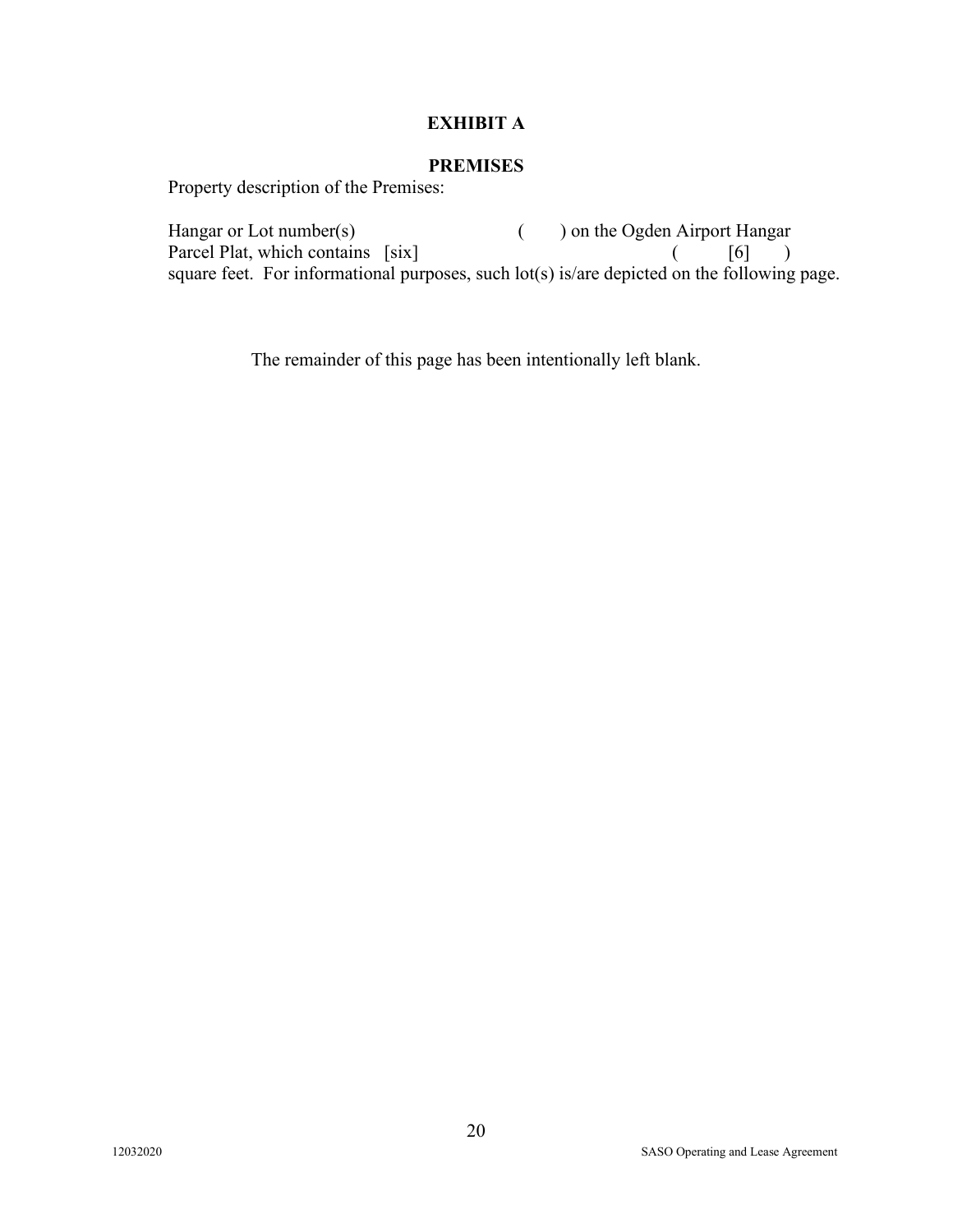#### **EXHIBIT B TENANT CONSTRUCTION REQUIREMENTS**

**B.1 Authorization**.Tenant shall not commence any construction on the Premises without the City's prior written consent for all work to be conducted. Tenant shall submit plans, a schedule, and a budget to City when making any request to construct improvements. City may request any information, request modifications, consent to, or deny Tenant's request in City's sole and absolute discretion. For any authorized project, Tenant shall provide City with copies of all plans, specifications, and construction documents during the progress of the work, and the matters contained therein shall be subject to City's consent. Tenant shall make no changes to the work without City's prior written consent.

**B.2 Standard**. All work shall be performed in a good and workmanlike manner, and shall be equal or greater than the quality of the original materials, workmanship, and appearance of similar work performed by Tenant or by City elsewhere at the Airport. Work shall be performed by qualified and properly licensed personnel. All work shall conform to Laws and Regulations. Work shall be performed in a safe manner, and City shall have the right, but not the duty, to stop any work until safe conditions can be investigated and implemented. The work site shall be secured consistent with industry standards at Airports during the performance of the work.

**B.3 Coordination**. Tenant shall coordinate all work with Airport activities, and shall minimize any disruption to Airport activities, tenants, and customers. City shall have the right, but not the duty, to direct that Tenant and Tenant's Associates cease activities or revise work plans to avoid disruption. Tenant and Tenant's Associates shall meet with City as requested by City as the work progresses, and provide the City with information as City may require. City may require Tenant to comply with other measures that are in the City's interests in connection with any construction activities.

**B.4 Indemnification, Insurance, and Bonds**. Tenant shall cause Tenant's Associates who are performing any work relating to constructing improvements to provide the following:

**a. Indemnity.** Tenant shall require such associates to indemnify City consistent with the indemnity obligation of Section 6.A in connection with City's interests.

**b. Insurance.** Tenant shall provide or shall require such associates to provide builder's risk coverage to insure the improvements constructed on the Premises to the extent of not less than one hundred percent (100%) of such improvements' full insurable value using the all risk form of protection. Tenant shall also require design professionals to provide errors and omissions coverage in an amount not less than one million dollars (\$1,000,000). All such insurance shall comply with City's insurance requirements including, but not limited to, those set forth at Exhibit D. Tenant also shall ensure that Tenant's insurance policies required in Section 6 extend coverage for such work.

**c. Bonds.** Tenant shall provide or shall require such associates to provide construction payment and performance bonds in amounts covering not less than one hundred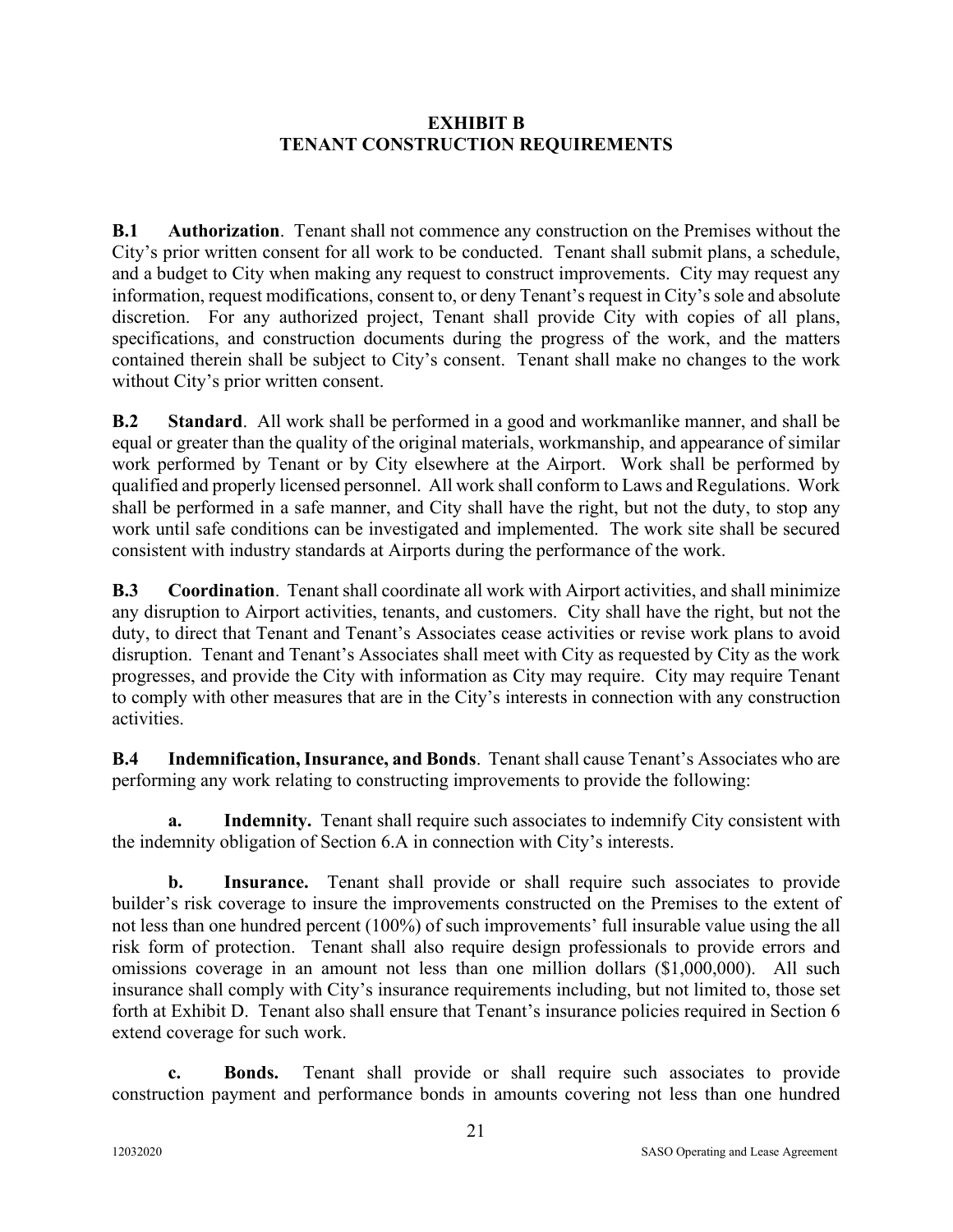percent (100%) of the contract price of such improvements and in a form acceptable to City. All such bonds shall name the City as a co-obligee.

**B.5 Agreement Applicable to Work**. The provisions of this Agreement shall apply to all work pursued by Tenant to construct improvements, regardless of whether such work commences or concludes before the Commencement Date or after the Expiration Date (including, but not limited to, Tenant's obligations under Sections 6 and 4.F, provisions prohibiting liens, and provisions requiring compliance with all Laws and Regulations). Tenant shall provide for compliance with this Agreement's requirements by Tenant's Associates who are performing any work relating to constructing improvements.

**B.6 Permits, Plan Checks Required.** Tenant and Tenant's Associates must comply with all City requirements applicable to construction, including, but not limited to, permit requirements, plan check requirements, and other requirements imposed by City.

**B.7 Default**. Tenant shall comply with the construction schedule approved by City. If such construction is not completed substantially within any times required by Tenant's approved schedule, or if for any reason Tenant fails to complete construction within ninety (90) days of Tenant's approved date for substantial completion, Tenant shall be in default under this Agreement and City shall have all of the rights set forth in Section 11.A regarding a disposition of Tenant Improvements in addition to all other remedies. Upon any default, Tenant shall turn over to City copies of all records associated with the work and shall work cooperatively with City.

**B.8 Final Submittals**. Tenant shall submit the following to City within ninety (90) days of beneficial occupancy:

**a. Certified Financials**. Tenant shall submit a statement of construction costs certifying the total construction cost of any improvement in a form reasonably required by City.

**b. Free of Liens.** Tenant shall submit a statement that the Premises and Tenant Improvements are free and clear of all liens, claims, or encumbrances (except when specifically authorized in the manner permitted under this Agreement).

**c. As-Built Drawings.** Tenant shall submit at its expense a complete set of accurate "as-built" plans and specifications, including bond paper "record" drawings, and one set of electronic drawings in AUTOCAD and tiff or PDF format meeting the City's graphic standards for such records.

**B.9 Initial Tenant Improvements.** City has authorized and Tenant shall construct the initial Tenant Improvements that are summarized at Exhibit B, Attachment 1, and such obligation includes, but is not limited to, the plans, schedule, and date for access to the Premises in connection with such improvements.

**B.10 Preexisting Tenant Improvements.** If Tenant or its predecessor has previously constructed a hangar or other structures upon the Premises, then the existing hangar and appurtenant structures shall be considered the Tenant Improvements for purposes of this Agreement. If Tenant chooses to build additional Tenant Improvements or redevelop existing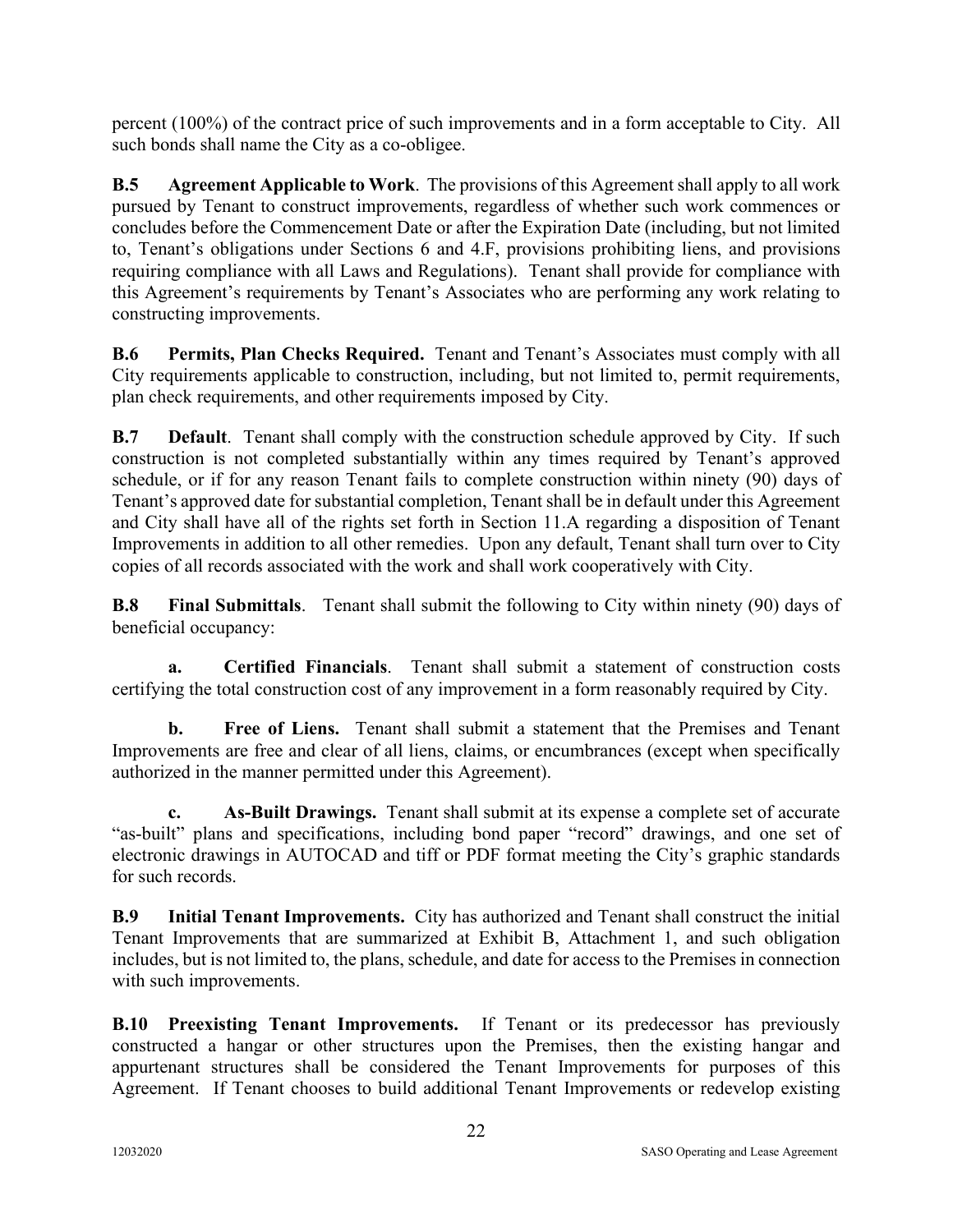Tenant Improvements on the Premises, it shall do so in compliance with this Agreement and this Exhibit B. By entering into this Agreement, City does not waive any remedies it may have with respect to preexisting Tenant Improvements that at the time of entering into this Agreement are unsafe, in poor repair, used for prohibited uses, or built contrary to Laws and Regulations at the time of their construction.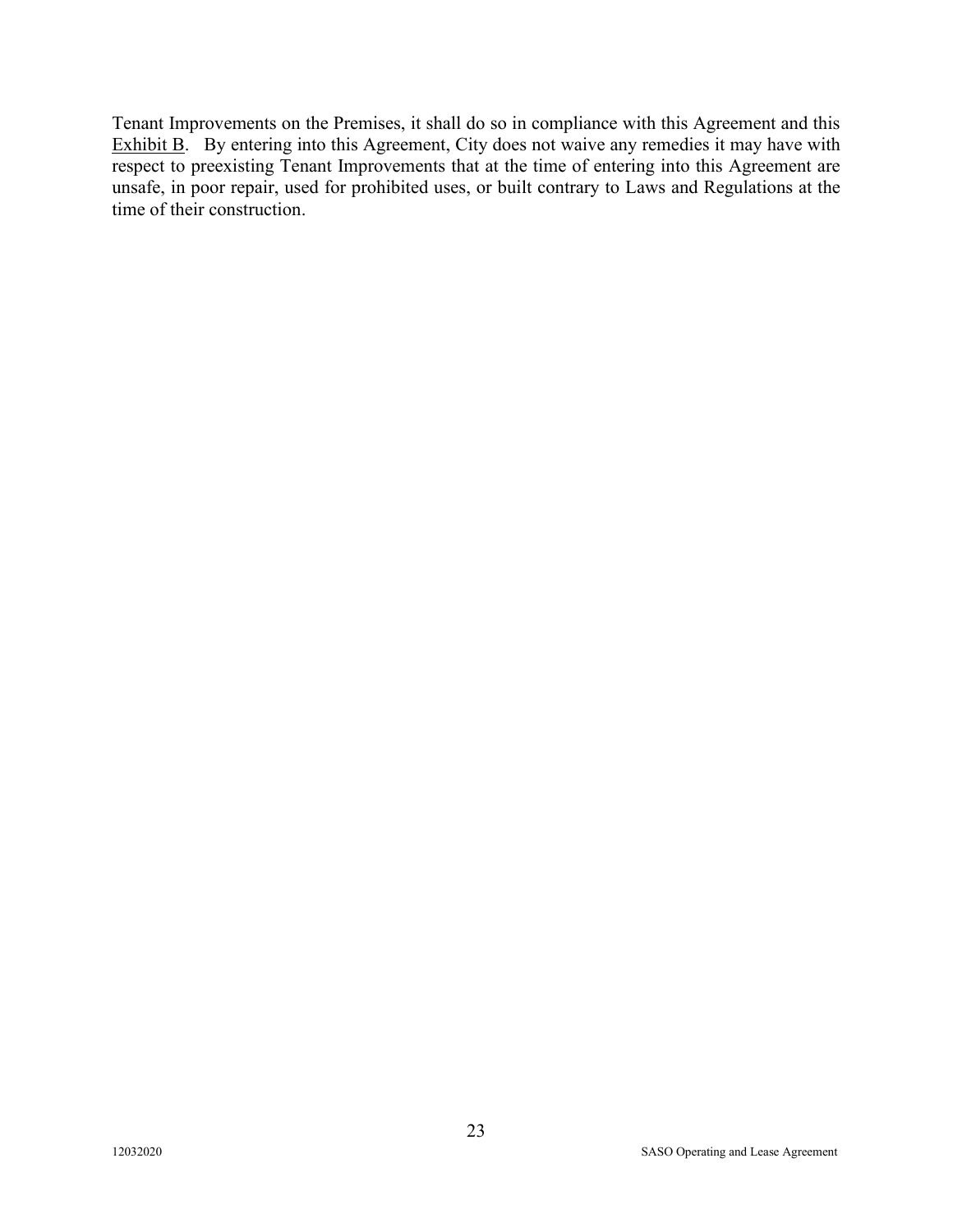#### **EXHIBIT B ATTACHMENT 1**

### **INITIAL TENANT IMPROVEMENTS**

| Date for Tenant's Access to the Premises:                                                         | N/A |
|---------------------------------------------------------------------------------------------------|-----|
| Commencement Date for this Agreement is stated in Section 2.: ______                              |     |
| Schedule for Construction:                                                                        |     |
|                                                                                                   |     |
| <b>Substantial Completion:</b>                                                                    |     |
| Other schedule requirements shall be as set forth in the schedule submitted to City by<br>Tenant. |     |

Tenant shall cause the construction of the plans and specifications for Tenant Improvements as submitted to City, which may be summarized as follows:

# **Hangar and appurtenances as detailed in plans approved by Ogden City**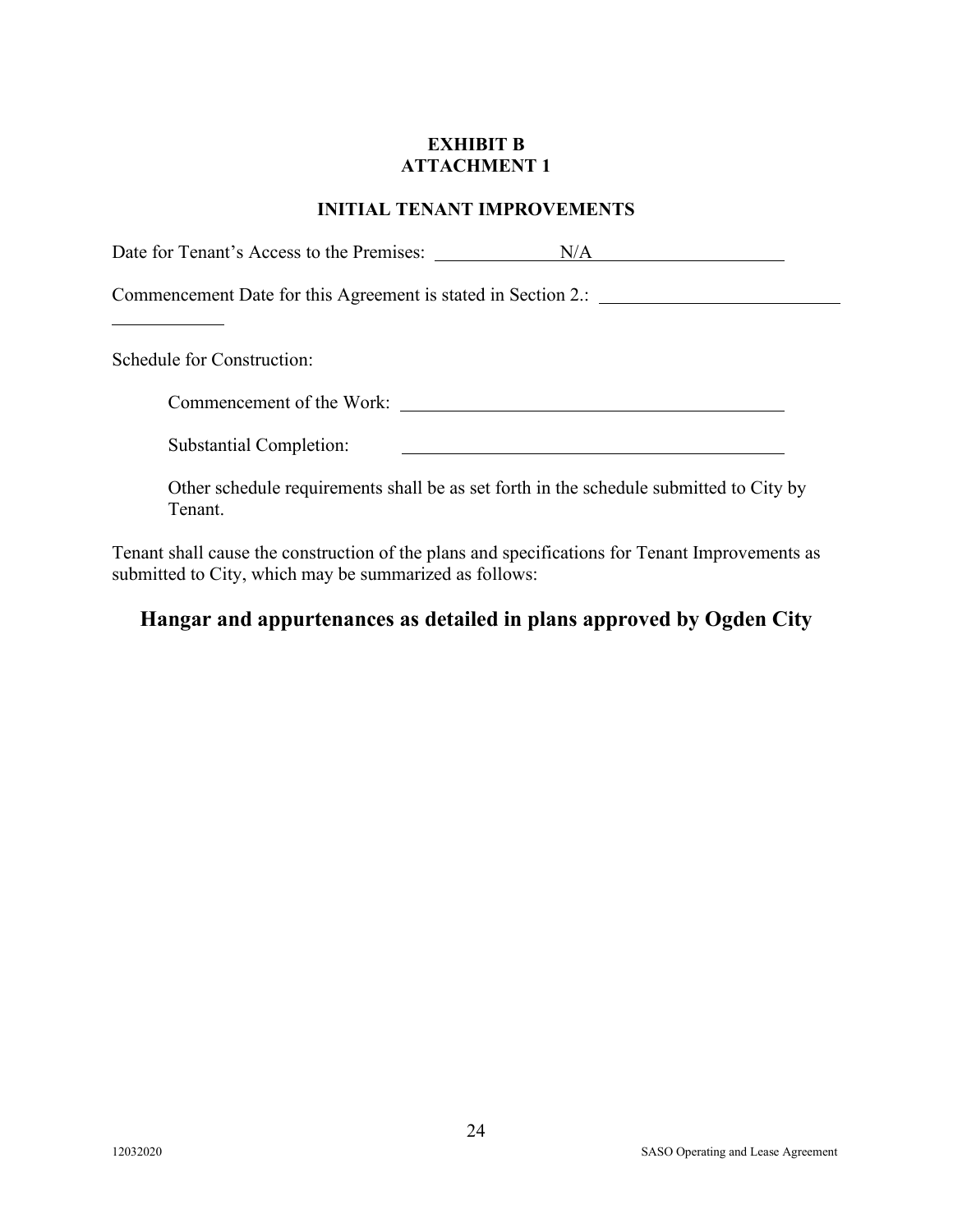#### **EXHIBIT C**

#### **RENT AND PAYMENT**

Tenant shall pay ground rent pursuant to this Agreement as follows:

**C.1 Rent, Fees And Charges.** Subject to re-negotiation and change of rental rates as hereinafter provided, the Tenant agrees to pay the City for the use of the premises, facilities, rights, services and privileges granted herein, the following rents, payable to Ogden City Corporation.

**a**. **Improved and Unimproved Rates**. Rent for the above-described parcel shall be at the current rate of \$0. \_\_\_\_ per square foot of improved land and \$0. \_\_\_\_ per square foot of unimproved land. The Premises consist of the following square footage of improved and unimproved land:

| Parcel | Area     | Rate                | <b>Subtotal</b> |
|--------|----------|---------------------|-----------------|
| A. (x) | sq. feet | Improved Land-\$0.  |                 |
| B. (x) | sq. feet | Unimproved Land-\$0 |                 |

**Total =**

**b. Annual Rent.** The annual rent of the above described land for 20 and each following year of the agreement shall be \$ \_\_\_\_\_\_\_, as adjusted by the Consumer Price Index (CPI) and is due and payable to Ogden City Corporation, in advance, on the first business day of each calendar year of the Agreement.

**c. Prorated Rent.** Pro-rated rent for the partial year in which this Agreement was commenced (if applicable), shall be \$, and shall be paid upon execution of this Agreement by Tenant.

**d**. **Amendment of Premises.** The rental rates and calculations set forth in this Agreement shall not be construed to alter any other provision of this Agreement, including, but not limited to, the duration of this Agreement and any right to terminate this Agreement. City reserves the right to survey and measure the Premises as City may determine, and to correct any error in square footage. Tenant agrees that it shall execute any amendment necessary to correct an error in square footage and shall pay any adjusted rent based thereon.

**C.2 Payment of Any Amount Due.** Any amount due in connection with this Agreement or the use of the Airport shall be subject to the following terms; provided, however, that if any obligation is subject to payment terms pursuant to City ordinance or other City requirements that directly conflict with the following terms, such ordinance or other City requirements shall govern.

**a. Past Due Amounts.** Past due amounts are subject to Section 10.C of this Agreement.

**b. Dishonored Checks.** If any check paid on behalf of Tenant is dishonored or returned by a bank for any reason, Tenant shall pay all charges assessed to City by the bank plus a service charge of fifty dollars (\$50.00) per occurrence (or such other amount that the City may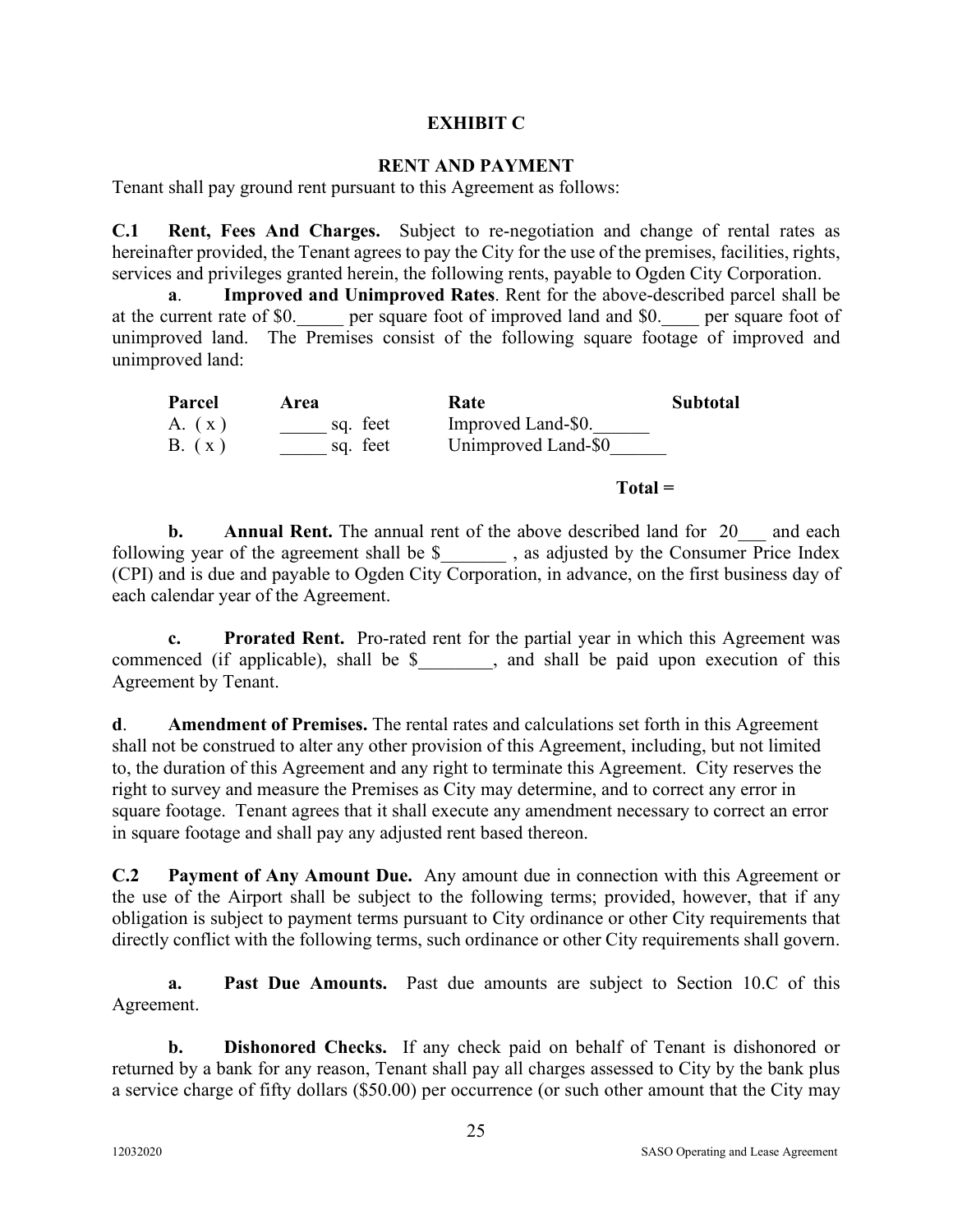implement from time to time) in addition to other sums due under this Agreement.

**c. No Demand and Effect of Payment.** All sums relating to this Agreement shall be due without prior notice or demand except when notice is necessary to make Tenant aware of the amount due if such amount is not otherwise set forth in this Agreement. Tenant shall make all payments without set-off or deduction. All sums paid by Tenant shall first be applied to any past due rent beginning with the most recent amount due. No statement on any check or elsewhere shall be deemed to create an accord and satisfaction. City may accept any payment without prejudice to City's rights to recover any sum or pursue other remedies provided by this Agreement or by law. City's billing or acceptance of prepaid rent for time periods beyond the Expiration Date or Termination Date of this Agreement shall not serve to extend this Agreement nor Tenant's right to occupy the leasehold, notwithstanding any claim Tenant may have for refund of prepaid rent.

**d. City Advances.** If City pays any amount on behalf of Tenant (including, but not limited to, civil penalties assessed to City in connection with Tenant's use of the Airport) such amount shall constitute an advance by City to Tenant. Tenant shall promptly pay the same to the City upon receipt of an invoice for the same.

**e. City Right to Apply.** City shall have the right to apply any sums paid or provided by Tenant in connection with this Agreement to any obligation that Tenant owes to City, whether or not such obligation arises in connection with this Agreement.

**f. Payment Address.** Tenant shall make payments to City at the following address (or at such other address that City may designate in writing):

> Ogden City Corporation Cashier 2549 Washington Blvd. Suite 240 Ogden, UT 84401

**g. Reestablishment of Rates and Charges.** The City in its sole and absolute discretion may from time to time reestablish (or newly initiate) any type of rates and charges at the Airport (in a manner consistent with Laws and Regulations) to provide for the Airport's operations (including, but not limited to, reestablishing the rental rate charged to Tenant and all similarly situated tenants).

**h. No Interest.** City shall pay no interest on any sum that City pays to Tenant pursuant to this Agreement.

**i.** Audit. If any sum relating to this Agreement is due based on records or calculations maintained by Tenant, Tenant agrees that City shall have the right without prior notice (during business hours) to inspect and copy all such records and calculations at Tenant's place of business in Ogden, Utah. Tenant shall maintain such records and calculations for three (3) years. City and its agents may audit any such records and calculations. If as a result of any such audit it is established that Tenant has overpaid any sum due, City shall promptly refund such overpayment.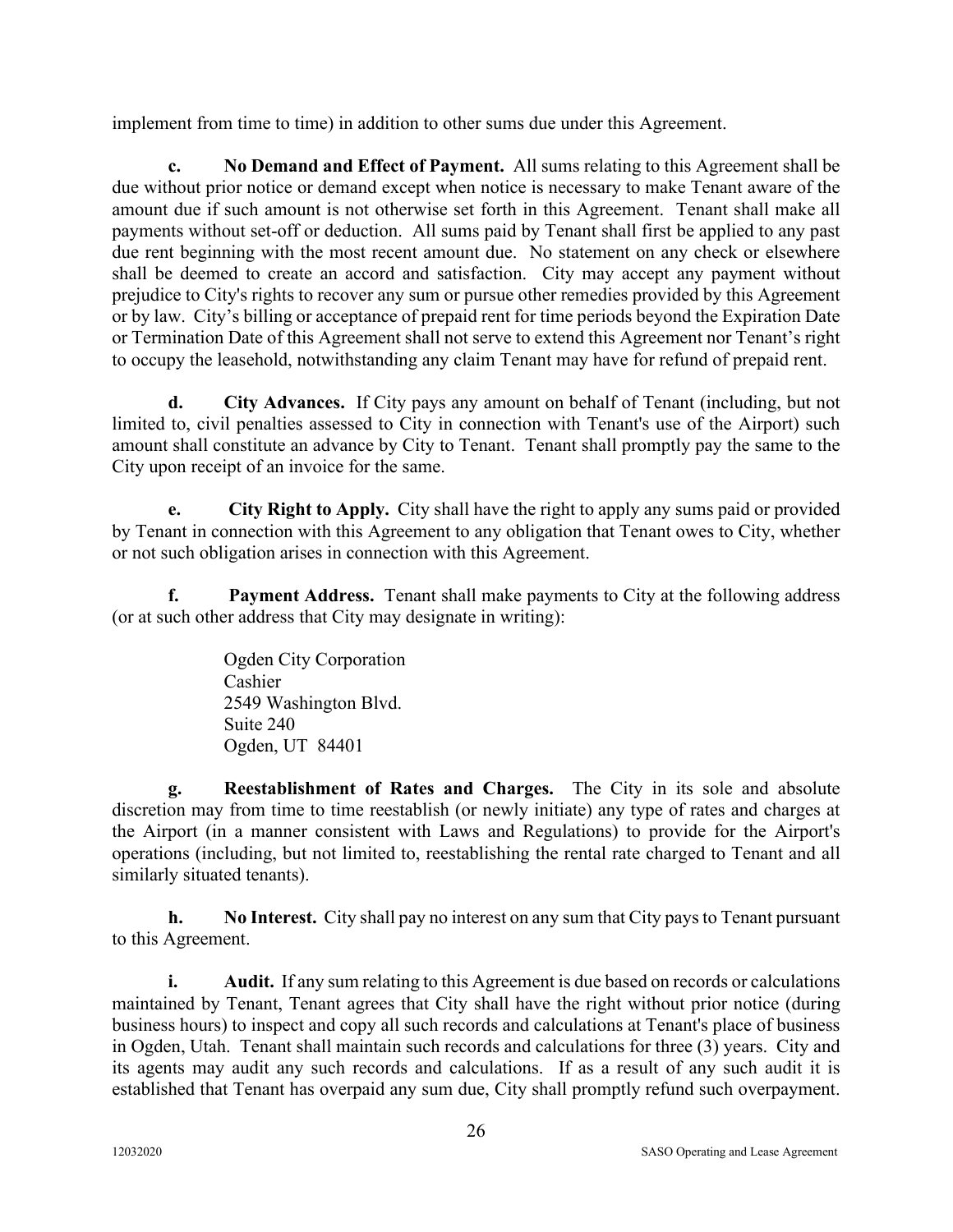If such audit establishes that additional sums are due to the City, Tenant shall promptly pay such sums in accordance with the requirements of Section 10.C, and shall pay the reasonable cost of the audit if the audit establishes a collective discrepancy of more than five percent (5%) for all matters examined.

**C.3 Liquidated Damages.** Tenant agrees that City will be damaged if Tenant fails to comply with this Agreement. Therefore, in addition to any other remedies that City may have or damages that it may pursue, City may take the following actions and charge Tenant damages as stated below not as a penalty, but as liquidated compensatory damages to pay City's administrative costs associated with undertaking the specified act.

**a. Requesting Compliance.** If Tenant fails to comply with any obligation under this Agreement, City may charge Tenant one hundred dollars (\$100) for every written notice that City sends to Tenant requesting compliance.

**b. Delay.** If Tenant fails to provide any record to City that Tenant is required to provide under this Agreement, City may charge Tenant one hundred dollars (\$100) for every seven (7) calendar days that Tenant requires City to delay its receipt of such record after City's written request.

**c. Reestablishment of Damages.** City reserves the right to reassess its costs from time to time in connection with taking the foregoing actions (or in connection with other actions that City takes to enforce this Agreement) and to reestablish the amount of the foregoing liquidated damages, or implement additional liquidated damages, based on City's cost increases.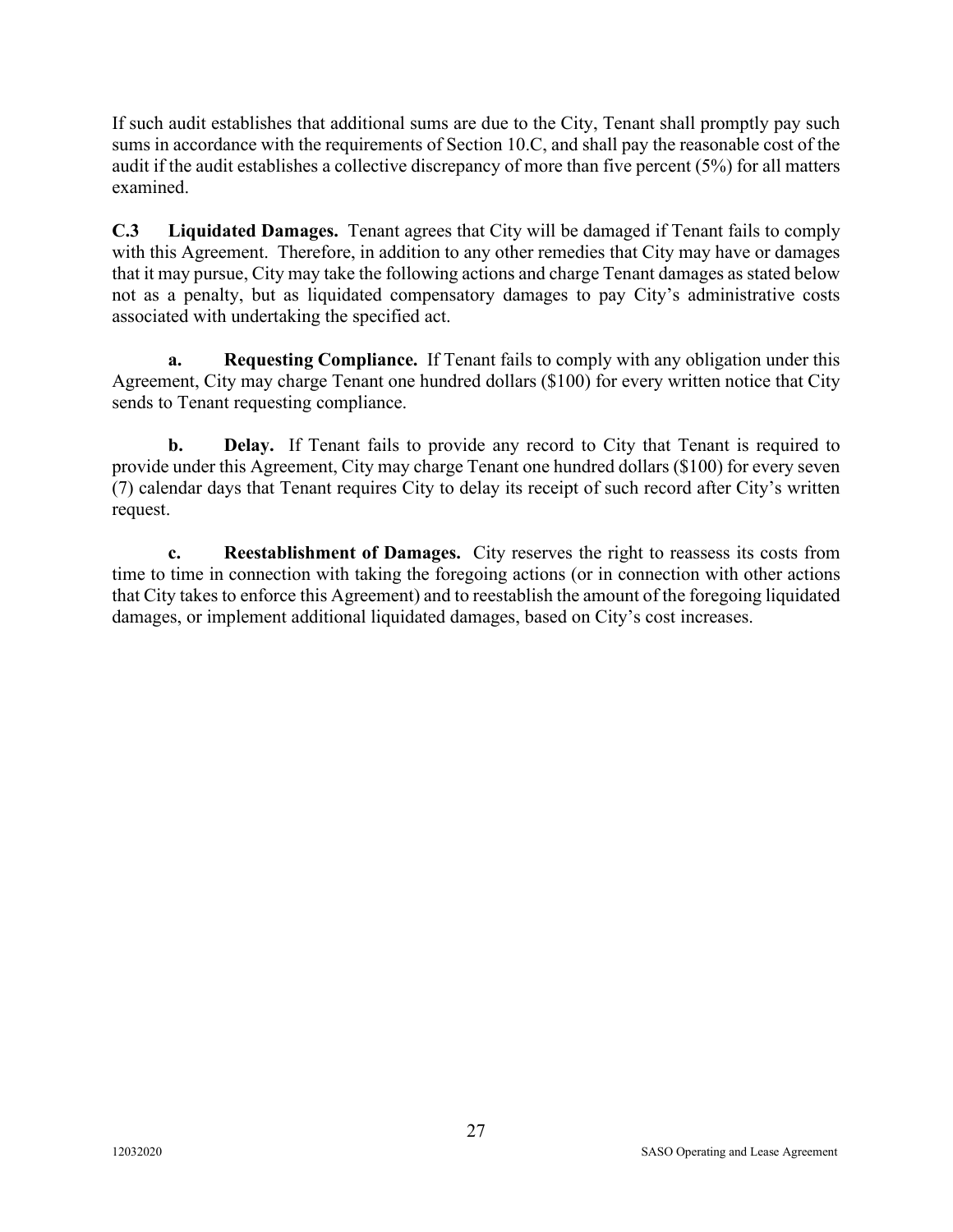#### **EXHIBIT D**

#### **INSURANCE REQUIREMENTS**

**D.1. General Requirements.** At all times when this Agreement is in effect Tenant shall maintain in force all required insurance coverage and shall have on file with the City Certificates of Insurance evidencing the same. Such certificates shall provide that coverage will not be canceled, suspended, voided, or reduced without at least thirty (30) days prior written notice to the City. Ratings for the financial strength of the companies providing Tenant's insurance policies shall be disclosed in such certificates and shall be "A- VII" or stronger as published in the latest Best's Key Rating Guide (or a comparable rating from a comparable rating service). If a lower rating is proposed, City may examine the financial strength of the insurance company proposed to provide coverage and may consent to a lower rating in the City's sole and absolute discretion, and City may also require additional assurances from Tenant. All certificates shall be signed by a person authorized by the insurer and licensed by the State of Utah. All policies (except any policies required for workers' compensation or errors and omissions) and the certificates evidencing coverage shall name City and its officers, employees, and volunteers as additional insureds (or in the case of property coverage, City shall be named as a loss payee).

Policies shall contain no special limitations on the scope of protection afforded to the City, its officials, employees or volunteers. Tenant's policies shall be primary. Such policies shall extend insurance to cover Tenant's contractual obligations under this Agreement. Any insurance or selfinsurance maintained by the City, its officials, employees or volunteers shall be in excess of Tenant's insurance and shall not contribute with it. Each insurance policy required shall be endorsed to state that coverage shall not be suspended, voided, canceled, reduced in coverage or in limits except after thirty (30) days' prior written notice (or ten (10) days in the case of termination for lack of payment) has been given to the city by certified mail, return receipt requested. Tenant shall provide for a renewal of all insurance coverage on a timely basis to prevent any lapse in coverage. City retains the right to approve any deductibles, and Tenant shall notify City of any material erosion of the aggregate limits of any policy.

**D.2 Minimum Requirements.** City's insurance requirements are minimum requirements, and Tenant is responsible to obtain adequate insurance coverage as Tenant may determine. Except as otherwise expressly set forth in this Agreement, Tenant assumes all risk under this Agreement (including, but not limited to, claims for business interruption) whether or not insured.

**D.3. Waiver of Subrogation.** Notwithstanding any other provision contained in this Agreement, each of the parties hereby waives any rights it may have against the other party for loss or damage from any risk that is covered by insurance (including, but not limited to, claims for business interruption). Each of the parties shall obtain a clause or endorsement providing for such waiver of subrogation in any policies of insurance required under this Agreement.

**D.4.** Terms Subject to Change. City, in its sole and absolute discretion, reserves the right to review and adjust at any time Tenant's required insurance limits, types of coverage, and any other terms applicable to insurance to insure against any risk associated with this Agreement or Tenant's use, occupancy, or operations at the Airport. Among other things, City may review any or all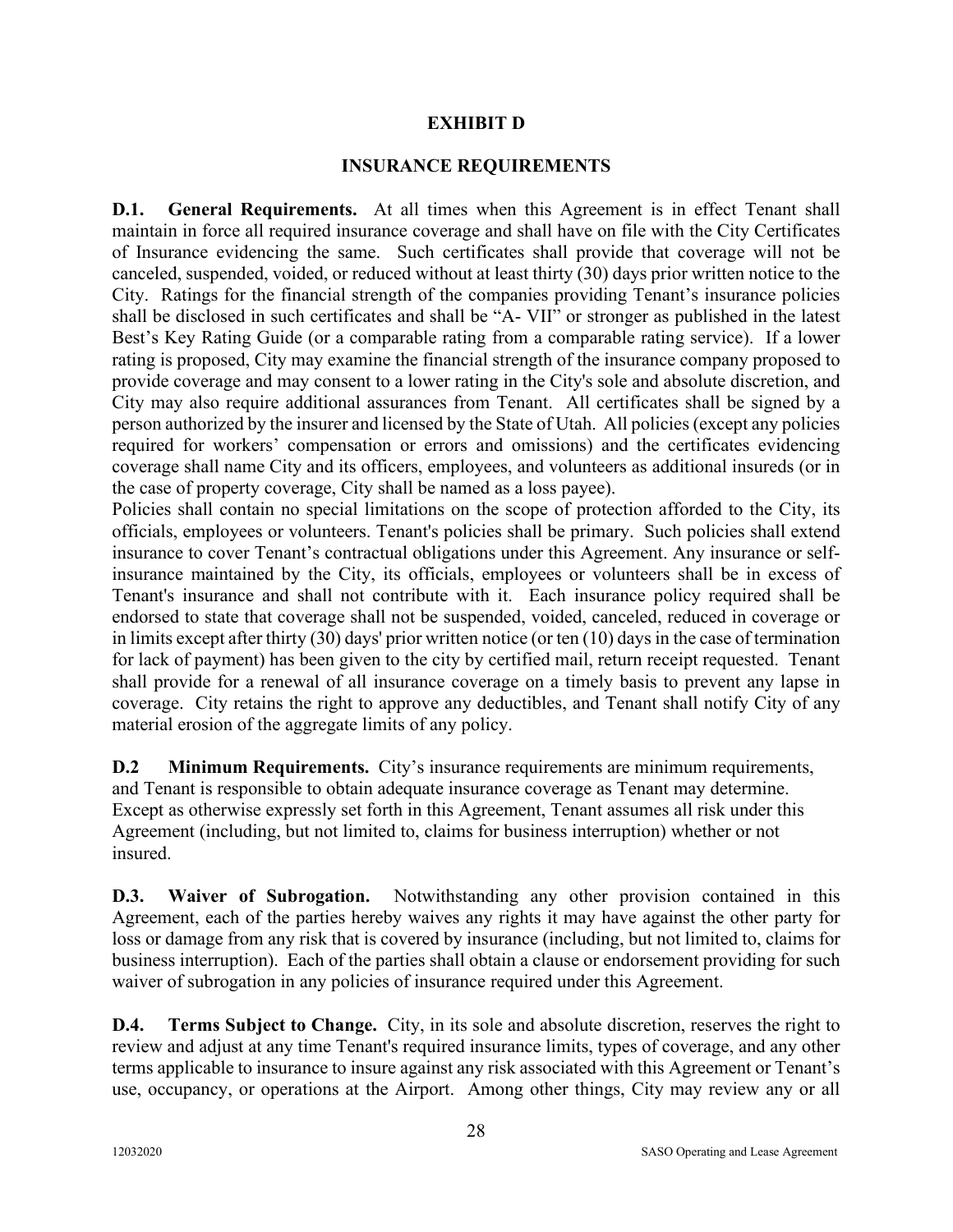insurance coverage on a periodic basis and in connection with any specific activity or event associated with the Airport or proposed by Tenant.

**D.5 Stopping Operations.** Among City's remedies, if at any time Tenant's insurance coverage is not in effect as required herein, City may (but is not required to) stop all or any portion of Tenant's operations without liability to City until Tenant fully restores such coverage.

**D.6 City Use of Loss Payee Proceeds**. The City shall be named as a loss payee of the property insurance coverage policy required in this Agreement, to facilitate the provisions of Subsection 9.A. of this Agreement. In the event of an insured loss, the City may in its sole discretion, use or direct Tenant to use the resulting insurance proceeds to remove, repair or rebuild any structures or other improvements on the Premises and pay all city expenses and costs related thereto, including all fees and costs of the City related to the insured property (including attorney fees, collection costs and other fees) and all outstanding obligations of Tenant to City under this Agreement. The City may use insurance proceeds to enhance and modernize the repaired or rebuilt leasehold improvements and bring them into compliance with then-current codes and regulations. Any remaining unused insurance proceeds in City's possession after all costs and fees described above have been paid shall be refunded to Tenant.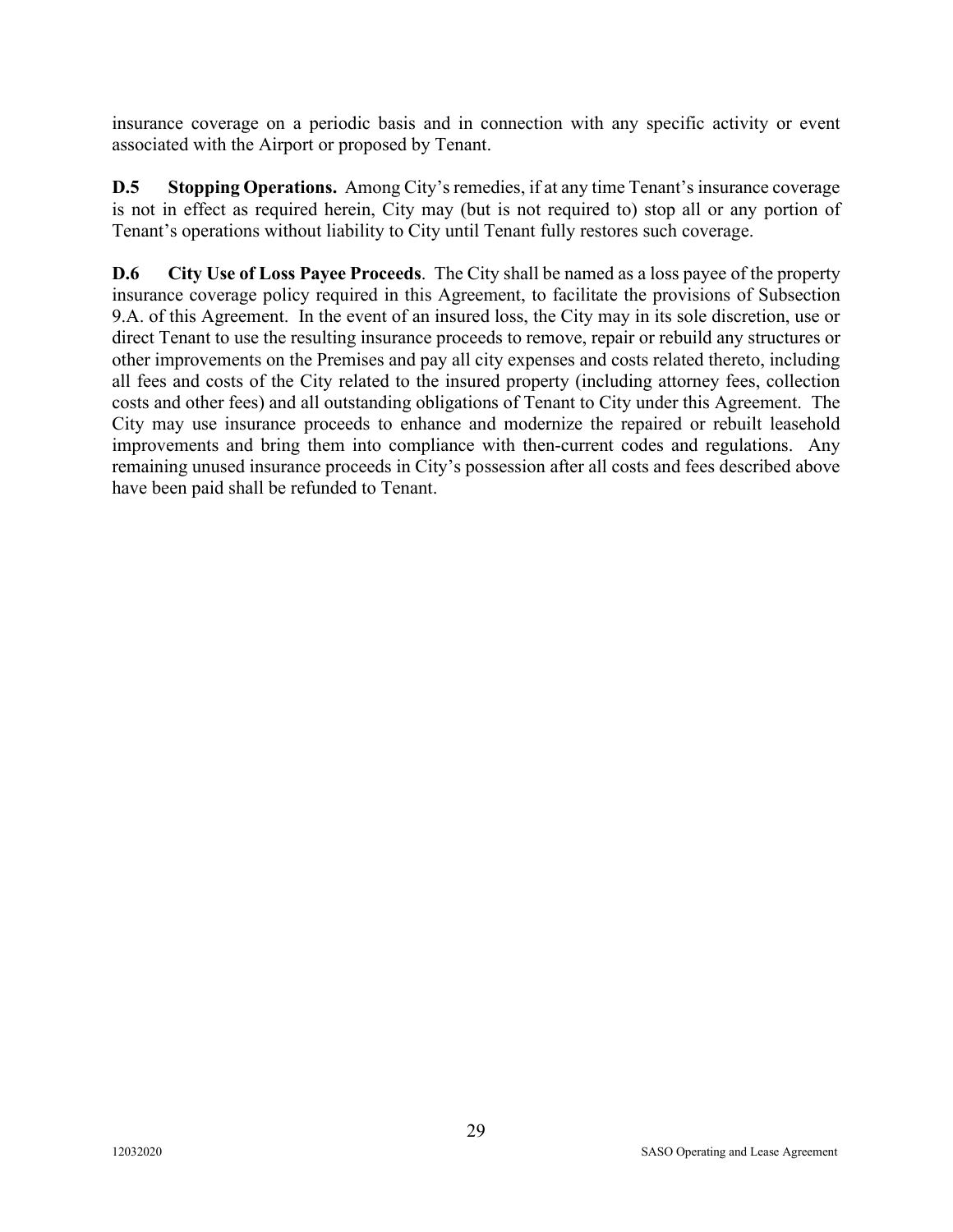#### **EXHIBIT E**

#### **GENERAL PROVISIONS**

#### **E.1 Governmental Provisions.**

**a. Nondiscrimination Regarding USDOT Programs.** Tenant for itself, successors in interest, and assigns (to the extent successors and assigns are permitted by this Agreement), as a part of the consideration hereof, does hereby covenant and agree as a covenant running with the land that in the event facilities are constructed, maintained, or otherwise operated on the property described in this Agreement for a purpose for which a U.S. Department of Transportation program or activity is extended, or for another purpose involving the provision of similar services or benefits, Tenant shall maintain and operate such facilities and services in compliance with all other requirements imposed pursuant to 49 CFR Part 21, Nondiscrimination in Federally Assisted Programs of the Department of Transportation, and as said regulations may be amended.

**b. Nondiscrimination Regarding Facilities and Improvements**. Tenant for itself, successors in interest, and assigns (to the extent successors and assigns are permitted by this Agreement), as a part of the consideration hereof, does hereby covenant and agree as a covenant running with the land that: (1) no person on the grounds of race, color, or national origin shall be excluded from participation in, denied the benefits of, or be otherwise subjected to discrimination in the use of said facilities, (2) that in the construction of any improvements on, over, or under such land and the furnishing of services thereon, no person on the grounds of race, color, or national origin shall be excluded from participation in, denied the benefits of, or otherwise be subjected to discrimination, (3) that Tenant shall use the Premises in compliance with all other requirements imposed by or pursuant to 49 CFR Part 21, Nondiscrimination in Federally Assisted Programs of the Department of Transportation, as said regulations may be amended, and other applicable Laws and Regulations, and shall obtain such compliance from any sublessees or other parties holding lower tier agreements (to the extent the same are permitted by this Agreement). In the event of a breach of any of the nondiscrimination covenants pursuant to part 21 of the regulations of the office of the Secretary of Transportation, the City shall have the right to terminate this lease and to reenter and repossess said land and the facilities thereon and hold the same as if said lease had never been made or issued.

**c. No Exclusive Rights**. Nothing in this Agreement shall be construed to grant to Tenant any exclusive right or privilege for the conduct of any activity on the Airport (except to lease the Premises for Tenant's exclusive use as provided herein).

**d. Agreement Preserves City's Compliance.** This Agreement shall be interpreted to preserve City's rights and powers to comply with City's Federal and other governmental obligations.

**e. Subordination to City's Government Commitments.** This Agreement is subordinate to the provisions of any agreement between City and the United States or other governmental authority (regardless of when made) that affects the Airport, including, but not limited to, agreements governing the expenditure of Federal funds for Airport improvements. In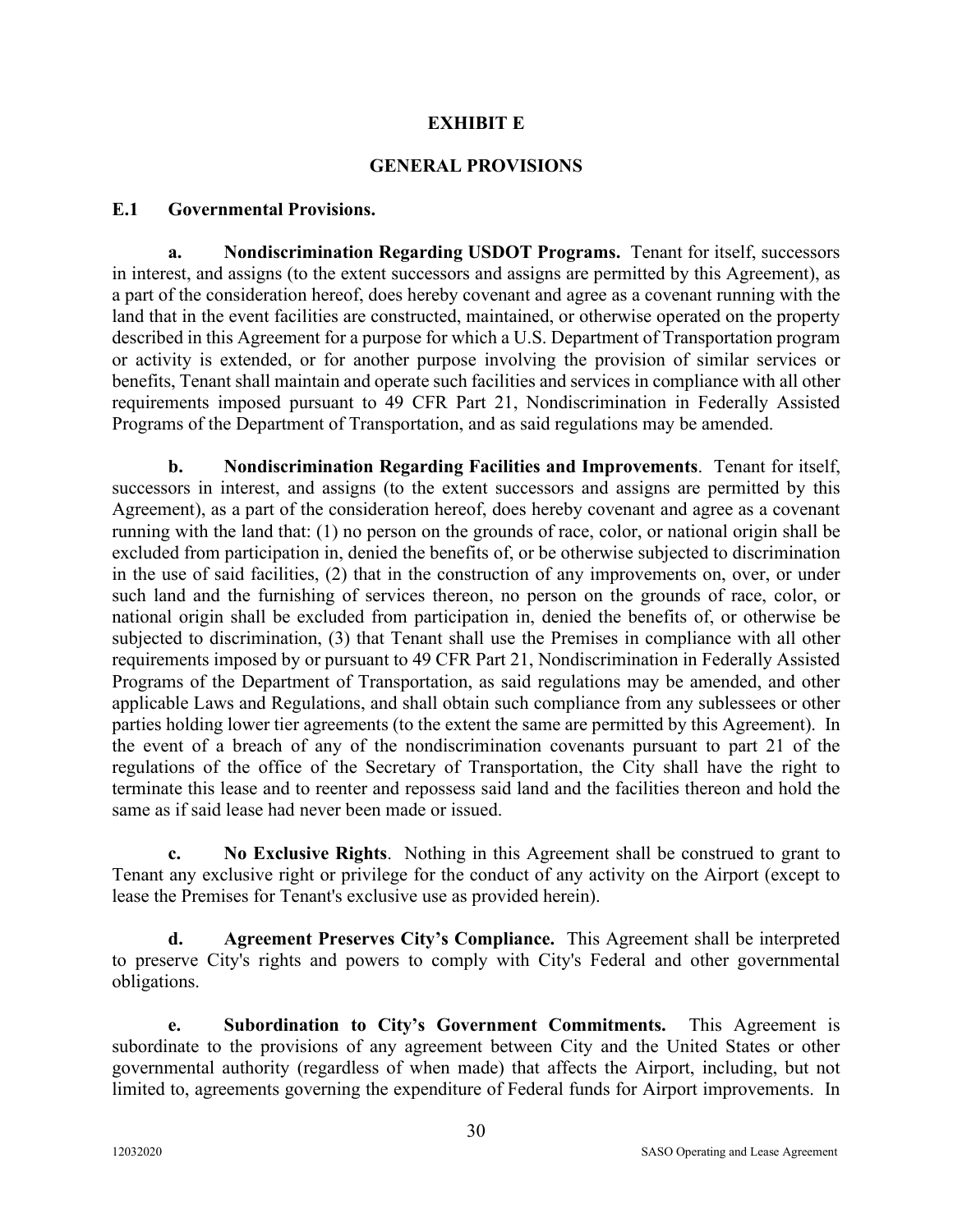the event that the Federal Aviation Administration or other governmental authority requires any modification to this Agreement as a condition of City entering any agreement or participating in any program applicable to the Airport (including, but not limited to, those providing funding), Tenant agrees to consent to any such modification. If a governmental authority determines that any act or omission of Tenant or Tenant's Associates has caused or will cause City to be noncompliant with any of City's government commitments (including, but not limited to, any assurances or covenants required of City or obligations imposed by law), Tenant shall immediately take all actions that may be necessary to preserve City's compliance with the same. Without liability to City, City shall have the right to terminate this Agreement and reenter and repossess any portion of the Premises if the U.S. Department of Transportation or other governmental authority having jurisdiction expressly requires any such action, subject to any review that may be afforded to Tenant by such authority.

**f. Government Use**. During the time of war or national emergency, City shall have the right to lease the landing area or any part thereof to the United States government for military or naval use and if such lease is executed, the provisions of this Agreement, insofar as they are inconsistent with the provisions of the lease to the government, shall be suspended.

**g. Obstructions.** Tenant expressly agrees for itself, its successors and assigns that it will not erect nor permit the erection of any structure or object nor permit the growth of any tree on the land leased hereunder exceeding the obstacle identification surfaces as specified by FAR part 77. In the event the aforesaid covenant is breached, the City reserves the right to enter upon the land leased hereunder and to remove the offending structure or object and cut the offending tree, all of which shall be at the expense of the Tenant.

**h. Closures**. City reserves the right to temporarily close the airport or any of the facilities thereon for maintenance, improvement or for the safety of the public.

**i.** Aircraft Maintenance. No right or privilege has been granted in this Agreement which would operate to prevent any person, firm or corporation operating aircraft on the airport from performing services on its own Aircraft with its own regular employees (including, but not limited to, maintenance and repair) that it may choose to perform.

**j.** Airport Development. City reserves the right to further develop or improve the Airport as it sees fit, regardless of the desires or views of the Tenant and without interference or hindrance from Tenant.

**E.2. Subordination to Financing and Matters of Record.** This Agreement is subordinate to the provisions of any agreements or indentures entered by City (regardless of when entered) in connection with any debt financing applicable to the Airport and is subordinate to any matter of record affecting the real property of the Airport.

**E.3. Force Majeure.** No act or event, whether foreseen or unforeseen, shall operate to excuse Tenant from the prompt payment of rent or any other amounts required to be paid under this Agreement. If City (or Tenant in connection with obligations other than payment obligations) is delayed or hindered in any performance under this Agreement by a force majeure event, such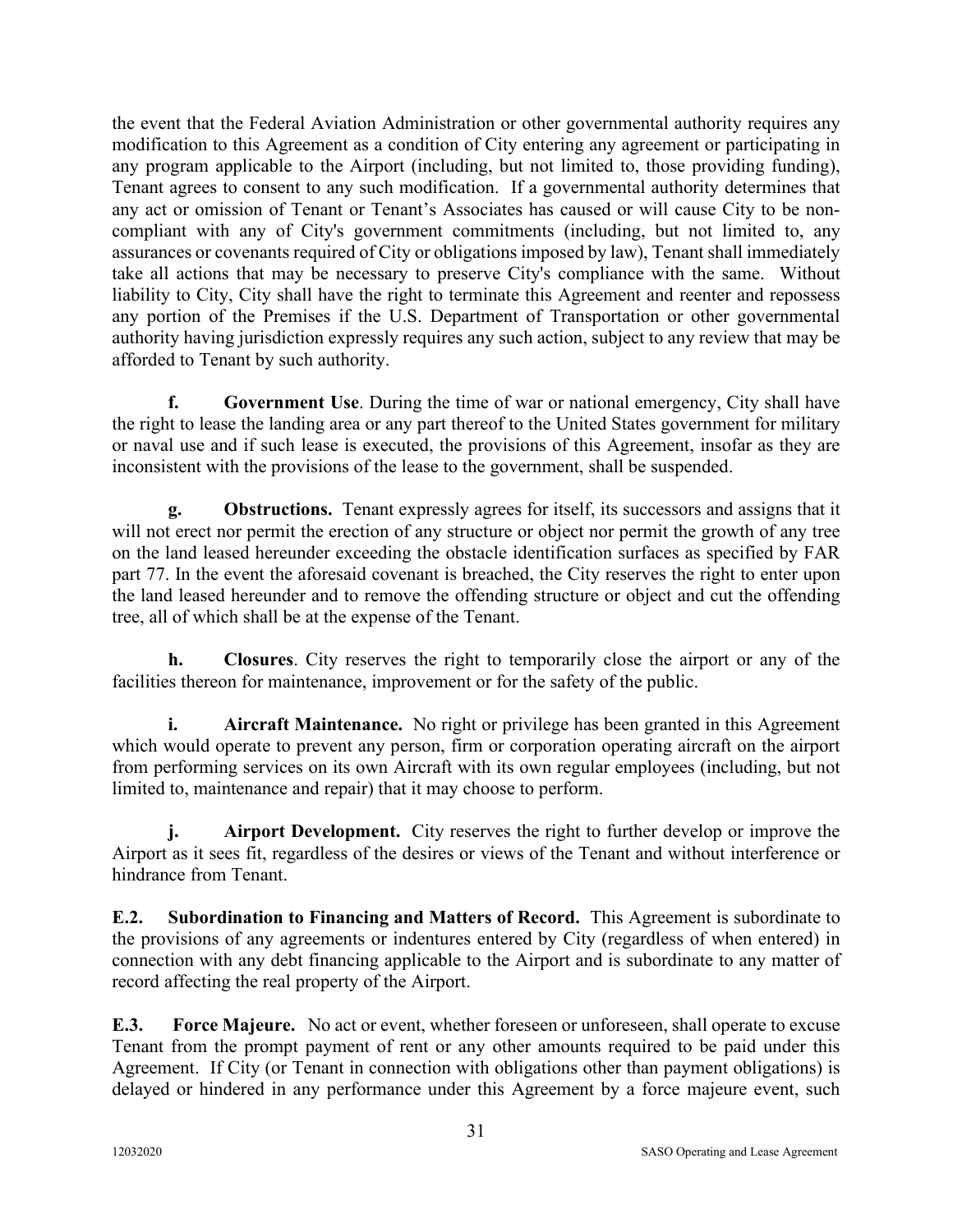performance shall be excused to the extent so delayed or hindered during the time when such force majeure event is in effect, and such performance shall promptly occur or resume thereafter at the expense of the party so delayed or hindered. A "force majeure event" is an act or event, whether foreseen or unforeseen, that prevents a party in whole or in part from performing as provided in this Agreement, that is beyond the reasonable control of and not the fault of such party, and that such party has been unable to avoid or overcome by exercising due diligence, and may include, but is not limited to, acts of nature, war, riots, strikes, accidents, fire, and changes in law.

**E.4. Rights and Remedies.** Except as expressly set forth in this Agreement, the rights and remedies set forth in this Agreement are not intended to be exhaustive and the exercise by either party of any right or remedy does not preclude the exercise of any other rights or remedies that may now or subsequently exist.

**E.5. Attorneys Fees.** If any action is brought to recover any rent or other amount under this Agreement because of any default under this Agreement, to enforce or interpret any of the provisions of this Agreement, or for recovery of possession of the Premises, the party prevailing in such action shall be entitled to recover from the other party reasonable attorneys fees, court costs, the fees of experts and other professionals, and other costs arising from such action (including those incurred in connection with any appeal), the amount of which shall be fixed by the court and made a part of any judgment rendered. Tenant shall be responsible for all expenses, including, but not limited to, attorneys fees, incurred by City in any case or proceeding involving Tenant or any permitted assignee of Tenant under or related to any bankruptcy or insolvency law. The provisions of this Section E.5 shall survive any expiration or termination of this Agreement.

**E.6. Governing Law and Venue.** This Agreement and the respective rights and obligations of the parties shall be governed by, interpreted, and enforced in accordance with the laws of the State of Utah. Venue for any action arising out of or related to this Agreement or actions contemplated hereby may be brought in the United States District Court for Utah or the District Court for the State of Utah sitting in Weber County, Utah so long as one of such courts shall have subject matter jurisdiction over such action or proceeding, and each of the parties hereby irrevocably consents to the jurisdiction of the same and of the appropriate appellate courts there from. Process in any such action may be served on any party anywhere in the world. The provisions of this Section E.6 shall survive any expiration or termination of this Agreement.

**E.7. Amendments and Waivers.** No amendment to this Agreement shall be binding on City or Tenant unless reduced to writing and signed by both parties. No provision of this Agreement may be waived, except pursuant to a writing executed by the party against whom the waiver is sought to be enforced.

**E.8. Severability.** If any provision of this Agreement is determined to be invalid, illegal, or unenforceable, the remaining provisions of this Agreement shall remain in full force and effect if both the economic and legal substance of the transactions that this Agreement contemplates are not affected in any manner materially adverse to any party. If any provision of this Agreement is held invalid, illegal, or unenforceable, the parties shall negotiate in good faith to modify this Agreement to fulfill as closely as possible the original intents and purposes of this Agreement.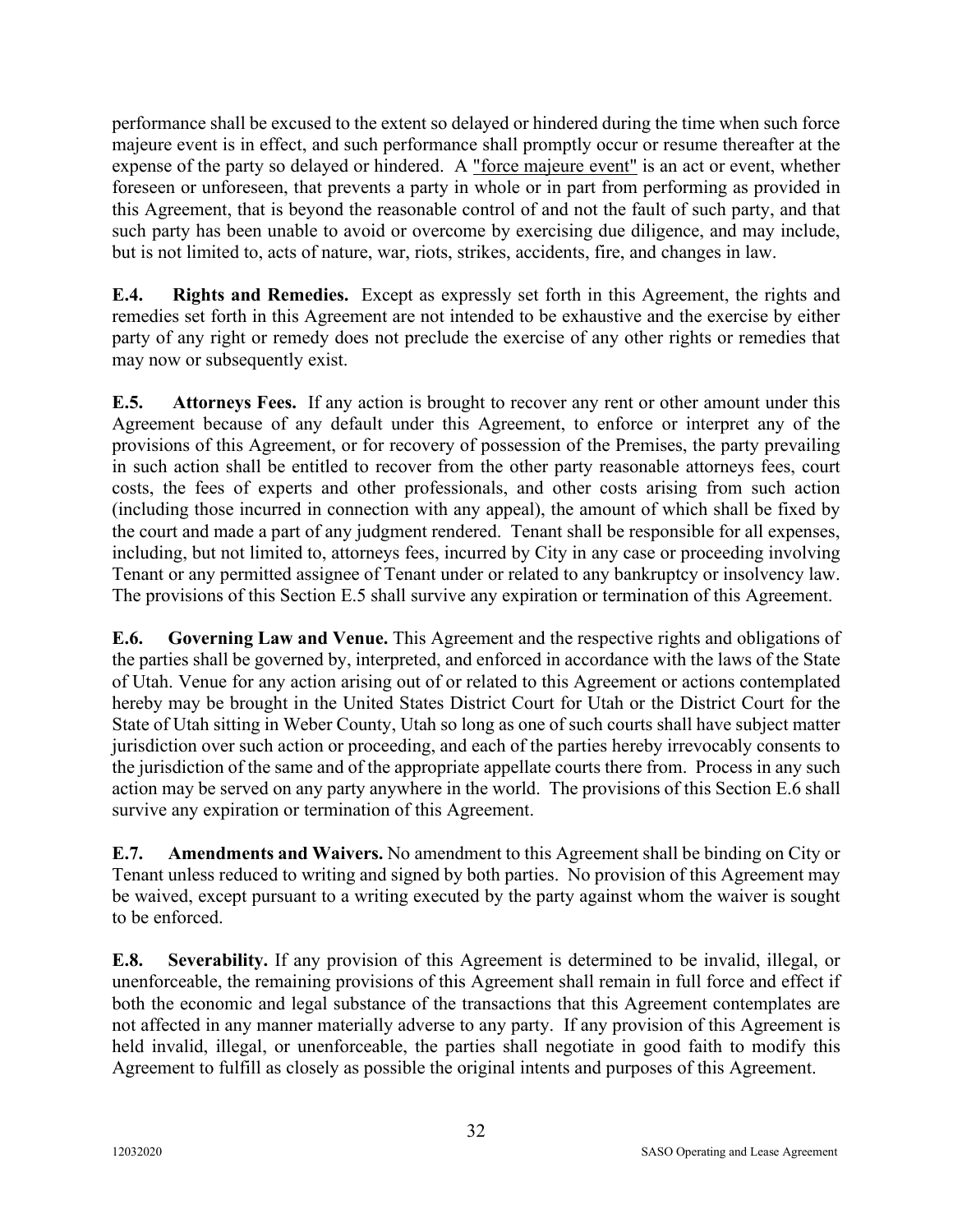**E.9. Merger.** This Agreement constitutes the final, complete, and exclusive agreement between the parties on the matters contained in this Agreement. All prior and contemporaneous negotiations and agreements between the parties on the matters contained in this Agreement are expressly merged into and superseded by this Agreement. In entering into this Agreement, neither party has relied on any statement, representation, warranty, nor agreement of the other party except for those expressly contained in this Agreement.

**E.10. Art.** Tenant shall not install any object of visual art in the Premises in violation of the Visual Artists Rights Act of 1990 (VARA). Upon request of the City, Tenant shall provide written waivers for VARA restricted visual art displayed within the Premises.

**E.11. Confidentiality.** Tenant acknowledges that City is subject to legal requirements regarding the public disclosure of records. Tenant shall comply with such laws in connection with making any request that City maintain a record confidentially, and if Tenant complies with the same Tenant shall have the right to defend any such request for confidentiality at Tenant's expense.

**E.12. Relationship of Parties.** This Agreement does not create any partnership, joint venture, employment, or agency relationship between the parties. Nothing in this Agreement shall confer upon any other person or entity any right, benefit, or remedy of any nature.

**E.13. Further Assurances.** Each party shall execute any document or take any action that may be necessary or desirable to consummate and make effective a performance that is required under this Agreement.

**E.14. Miscellaneous.** The headings in this Agreement are provided for convenience only and do not affect this Agreement's construction or interpretation. All referencesto Sections are to Sections in this Agreement. Each provision to be performed by Tenant shall be construed as both a covenant and a condition. This Agreement shall be construed without regard to any presumption or rule requiring construction or interpretation against the drafting party. If Tenant consists of more than one individual or entity, the obligations of all such individuals and entities shall be joint and several. References in this Agreement to any period of days shall mean calendar days unless specifically stated otherwise.

**E.15. Time of Essence.** Time is of the essence of this Agreement.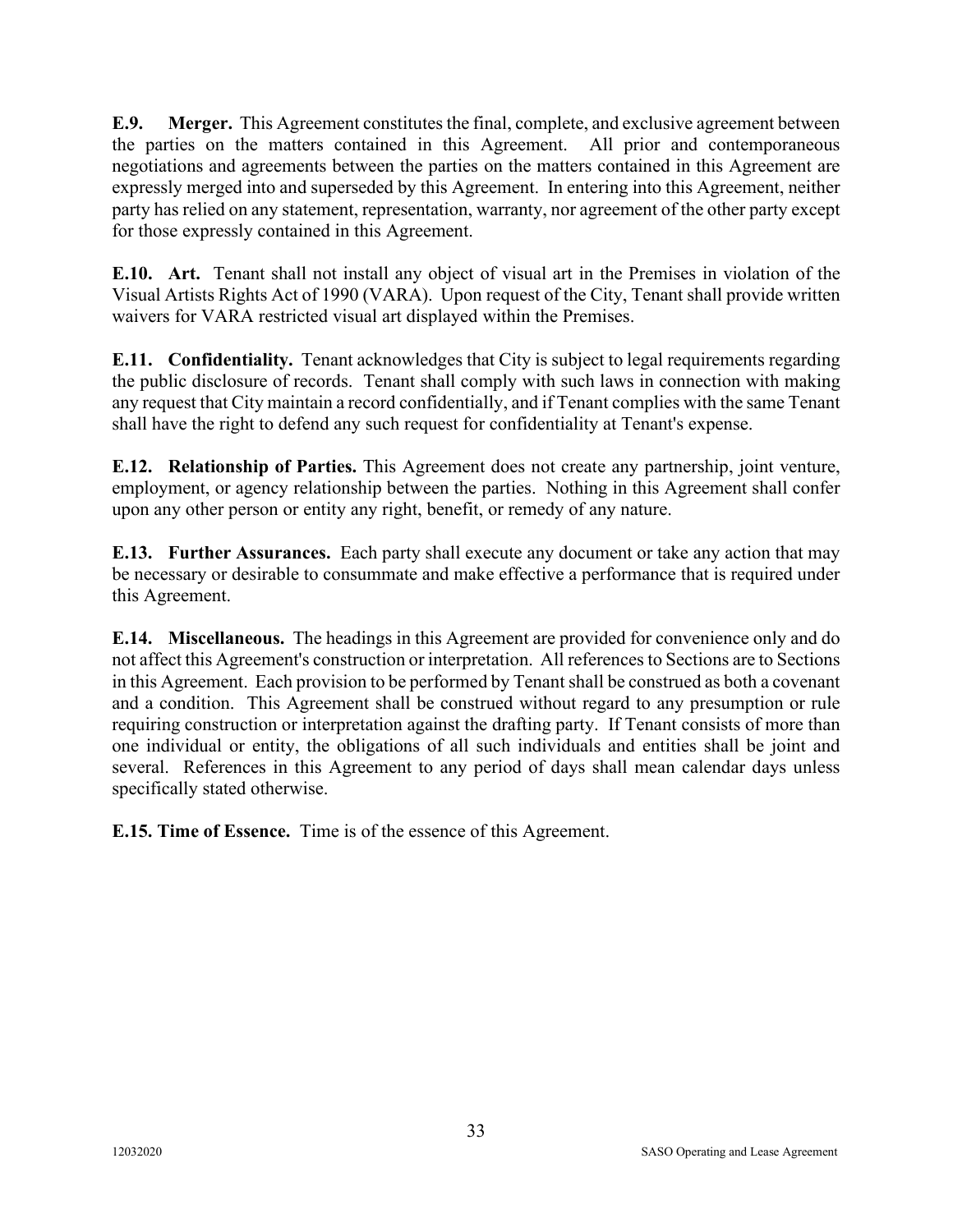### Exhibit F

### COMMERCIAL AERONAUTICAL ACTIVITIES PERMIT

F.1 CAAP Permit Granted. During the term of this Lease Agreement, Tenant (hereinafter "Permittee") is hereby granted a Commercial Aeronautical Activities Permit (CAAP) to conduct the following permitted commercial aeronautical activities or operations upon the Airport or Airpark (hereinafter, "Permitted Commercial Uses"), as those activities or operations are defined in Title 8 and summarized below:

(check below for each Permitted Commercial Uses authorized by this Permit)

 \_\_\_\_\_\_\_ FIXED BASE OPERATOR (ALSO KNOWN AS FBO): Any person who performs the basic essential aeronautical services including aviation fuel and oil sales, ramp parking, tie-down and storage, minor aircraft repair, passenger loading and towing.

□<br>AIRCRAFT SERVICES OPERATOR: A person providing repairs or sale of aircraft radios, propellers, instruments, accessories, painting or upholstery.

□ COMMERCIAL FLYING SERVICES OPERATOR: A person providing any of the following activities: sightseeing flights; crop dusting; seeding and spraying; banner towing and aerial advertising; aerial photography or survey; firefighting; power line or pipeline patrol and wildlife spotting; or any other operations specifically excluded from FAR Part 135.

□<br>
FLIGHT TRAINING OPERATOR: A person engaged in training pilots in any aircraft and providing related ground school instruction if necessary.

 \_\_\_\_\_\_\_ AIRCRAFT SALES OPERATOR: A person engaged in the sale of new and/or used aircraft or who acts as an aircraft broker.

 \_\_\_\_\_\_\_ AIRCRAFT AIRFRAME AND ENGINE REPAIR OPERATOR: A person providing airframe and/or power plant maintenance and/or overhaul services. This category also includes the sale of aircraft parts and accessories.

 \_\_\_\_\_\_\_ AIRCRAFT RENTAL OPERATOR: A person engaged in the rental of aircraft to the public. It shall not include an aircraft owner who loans his or her aircraft for reimbursement on a nonprofit basis.

 \_\_\_\_\_\_ AIRCRAFT CHARTER OPERATOR: A person providing air transportation to the public for hire, either on a charter basis or as an air taxi operator, as defined in the Federal Aviation Act of 1958.

 \_\_\_\_\_\_\_ AIRCRAFT MANUFACTURING OPERATOR: A person engaged in the manufacture, fabrication, or assembly of aircraft or aircraft/aerospace parts, systems and components.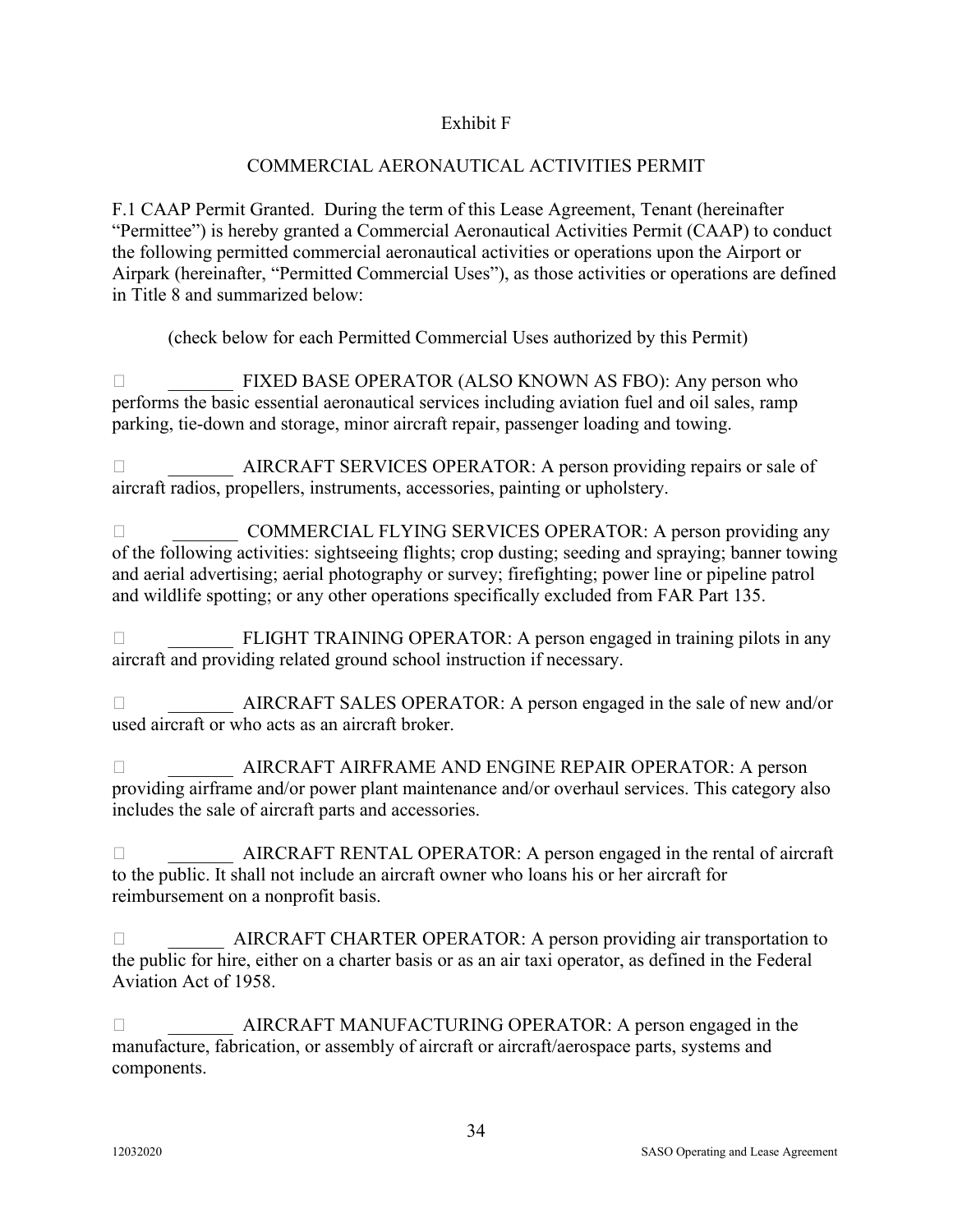\_\_\_\_\_\_\_ AIRCRAFT STORAGE AND HANGAR RENTAL OPERATOR: A person engaged in the rental and leasing of hangar storage space or tie-down space to Aircraft Owners or operators for Aircraft storage purposes.

 $\Box$   $\Box$  OTHER SERVICES:

F.2. Permittee may also use the Premises and all improvements located thereon for permitted noncommercial activities, including:

i. Repair and maintenance of Permittee's aircraft within hangers.

ii. Storage of Permittee's aircraft and aviation related equipment within hangers.

F.3. Permittee's right to engage in the permitted uses described in this Permit is specifically conditioned upon the following:

i. Airport Access Agreement: Permittee's right, if granted herein, to engage in commercial aeronautical activities upon the Airpark, including through the fence Airport/Airpark Access, is specifically conditioned upon: (1) the existence of a current and valid Airport Access Agreement between the City and the Airpark property owner of the Premises, as required by Title 8; (2) to the extent that Permittee uses premises within the Airpark, that such Premises be designated as "Aeronautical Use" within the relevant Airport Access Agreement, as amended; (3) the continued timely payment by the Airport property owner of Access Fees due and owing pursuant to the Airport Access Agreement. Termination of the Airport Access Agreement with the Airport property owner of the Premises, for any reason, or failure of a valid Airport Access Agreement to designate the Premises within the Airpark as "Aeronautical Use", shall extinguish the rights set forth in this Permit related to activities carried on upon the Airpark.

ii. Permittee shall comply with all Ogden City ordinances, regulations and policies, as hereafter amended, and all State and Federal aviation statutes and regulations applicable to the permitted uses.

iii. Permittee shall comply with all terms of this Agreement.

iv. Permittee shall comply with the minimum standards set forth in Title 8 of the Ogden City Code, as hereafter amended, for each of the commercial aeronautical activities or operations described as a permitted use herein.

v. Permittee shall pay all rates, fees and charges associated with any permitted use as set forth in Title 8 of the Ogden City Code, as hereafter amended.

vi. Permittee shall indemnify the City as set forth in this Agreement, and as required by Title 8 of the Ogden City Code, as hereafter amended.

vii. Permittee shall obtain and maintain a business license from Ogden City.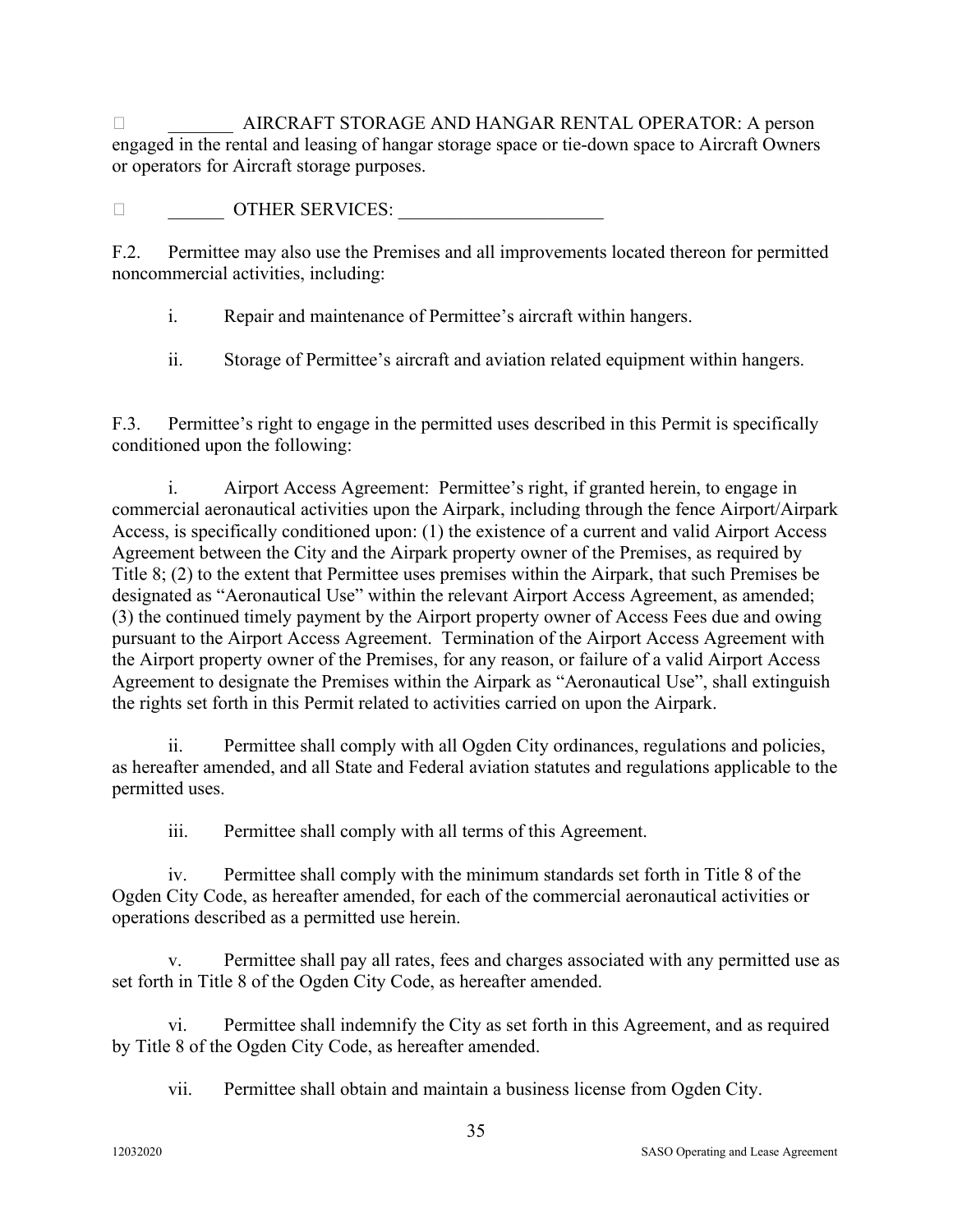viii. Permittee shall meet all the requirements for carrying on business related to each and every one of the commercial permitted uses designated herein within one (1) year of grant of this Permit.

ix. The right to use non-exclusive airport facilities and improvements may be changed, altered or modified from time to time at the discretion of the City.

x. Permittee shall comply with the additional provisions set forth in Exhibit G.